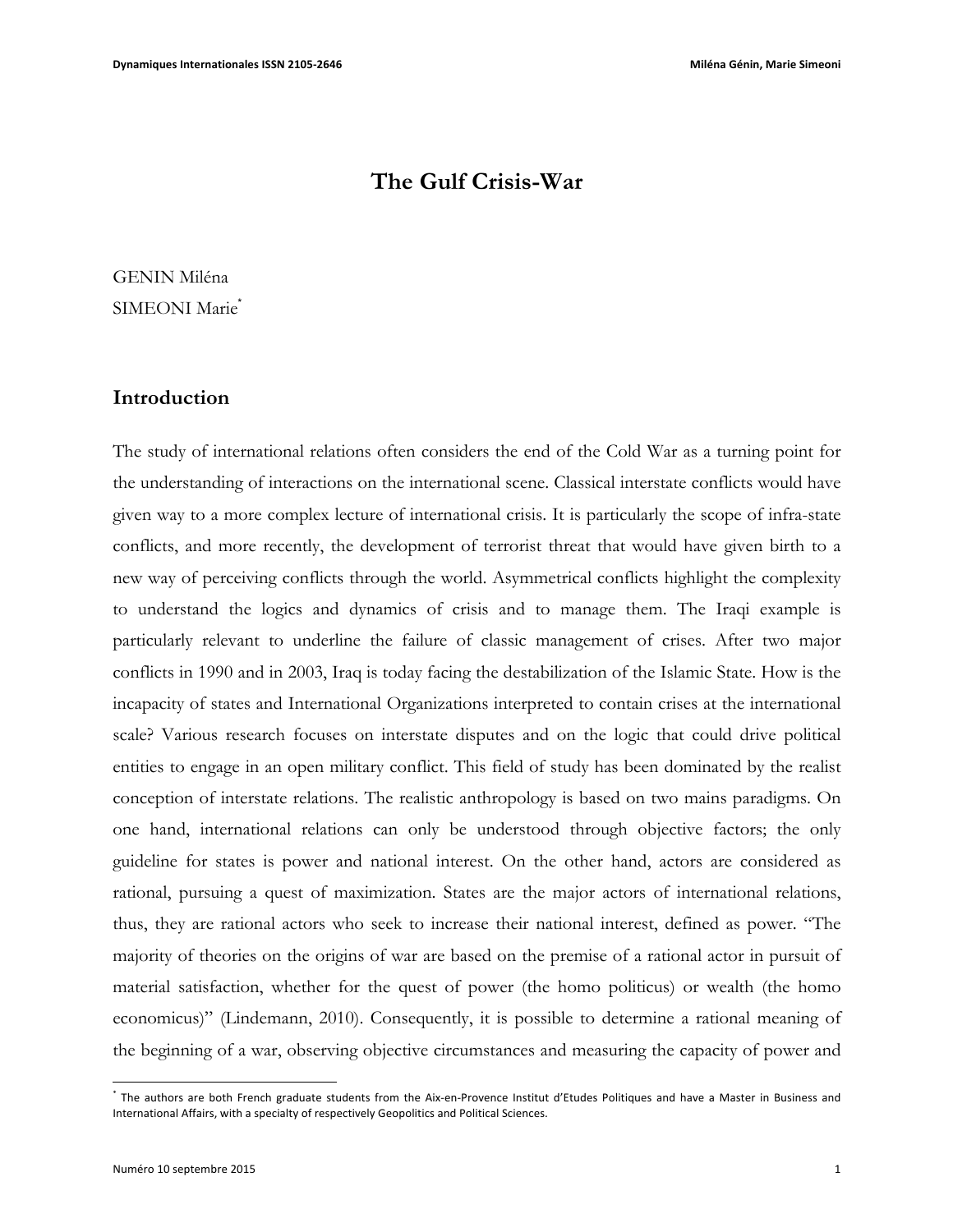deterrence of each actor implied in a crisis. Deterrence policy has been the heart of the study of interstate crisis because it would "impel actors to initiate or renounce war" (Lindemann, 2010).

These theories have been spread again through the development of neorealism. Theorized by K. Waltz and R. Gilpin, neorealism is inspired by the laws of free-market. These theories would profoundly inspired the US foreign policy and would mark the return of the concept of power under the Reagan Administration. The end of the Cold War appeared as a turning point. The US supremacy let thought that conflict was no longer an available way of thinking and conceiving international relations. However, after September 11, the neorealist theory of J. Mearsheimer, developed in *Tragedy of great powers politics* (2001) states that the world is in a constant movement towards war. This theory has reinforced the influence of realists amongst international studies and conflict is still considered the only meaningful analysis grid.

Nevertheless, this rational theoretical framework does not resist empirical studies. This theory states that the same objective circumstances would lead to the same result. However, it is not able to explain why some interstate crises end up as an armed conflict while others, yet very similar, can be resolved in a pacific way. That is what T. Lindemann demonstrates in his book *Causes of war, the struggle of recognition* (2010). He underlines two major theoretical weaknesses of the rationalist approach of a crisis. First of all, the legitimacy of a conflict cannot only be justified by material considerations, especially in democracies involved in open-armed conflicts: "It would be illusory to suppose that political actors can conduct calculated displays of power without taking into account demands for 'rightness' and 'recognition' by those being governed" (Lindemann 2010). Moreover, symbolic elements cannot be neglected. His study underlines the necessity of taking into account *recognition* as a symbolic element that has a determinant impact of international crisis and how they're managed. "Recognition is crucial for emotional reasons – not only for increasing an actor's selfesteem but especially for avoiding shame (dishonour) and humiliation. Recognition is also necessary for cognitive reasons. One's identity is reinforced through its confirmation by significant others: I cannot consider myself without these others and they cannot consider themselves without me. Furthermore, the quest for recognition involves a strategic dimension: in that a good reputation is essential to obtaining advantages in terms of material resources" (Lindemann 2010). War and conflict perceptions have considerably evolved since the first realist generation. Asymmetrical conflicts that spread throughout the world render an exclusive analysis grid obsolete. To shine a spotlight on symbolic motivations, a crisis study has to focus on actors' motivations, perceptions, subjectivity, and evolution.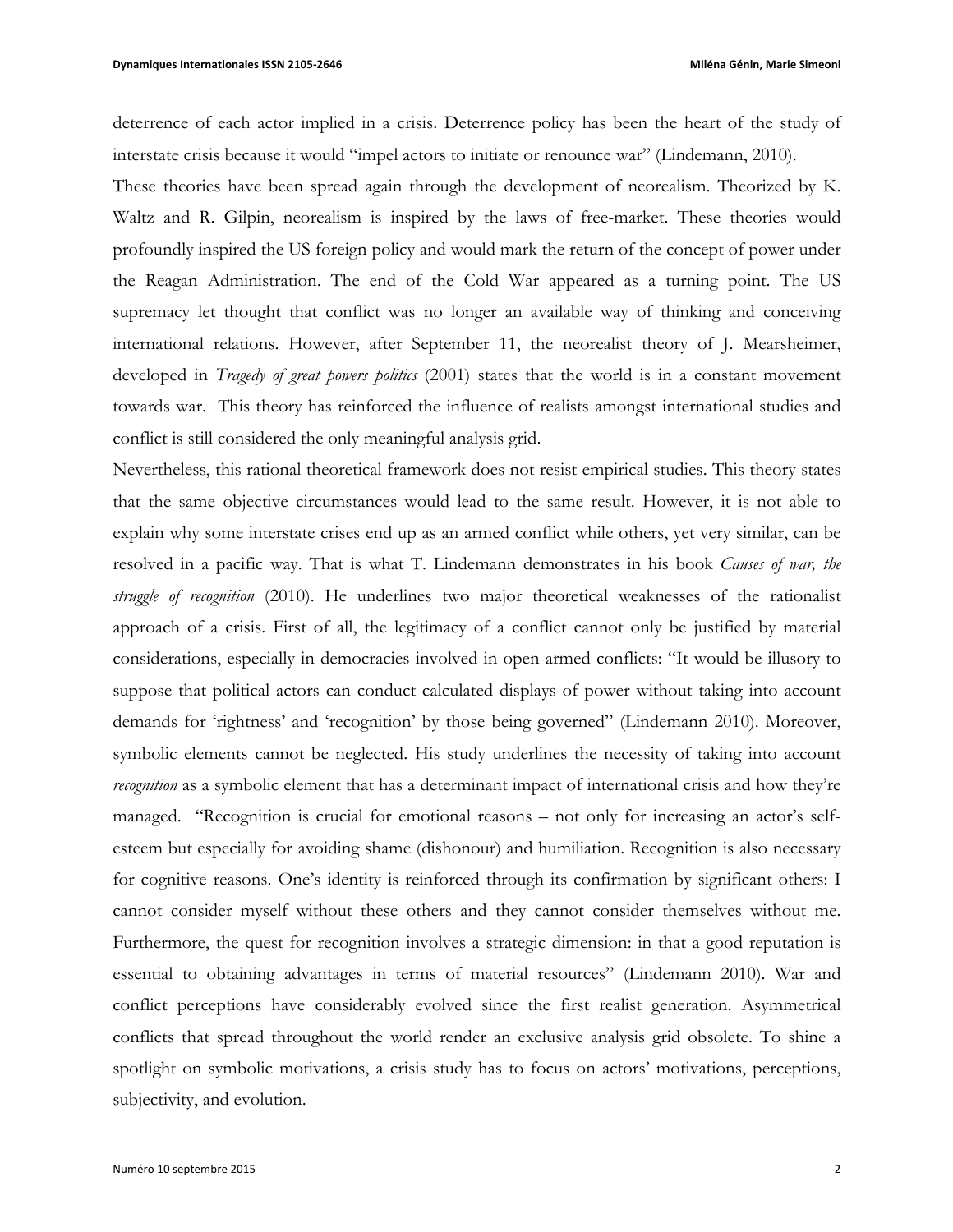The Gulf crisis-war offers a perfect example to test these theories. In this crisis, no objective elements would have been helpful to understand and anticipate the reactions and dynamics of the crisis. The historical study of the policies led during the crisis, which distinguish the pre-crisis and crisis phase, will help to analyse and measure their impacts. To understand the specific circumstances of the Iraqi crisis, some contextual elements will first be provided. Then, the crisis will be sequentially studied to analyse the evolution and the dynamics that led to an open-conflict. In order to underline the weight of each policy in this crisis management, scores between zero and three will be granted to each phase<sup>1</sup>. This method will be successively applied to the deterrence policy, the reassurance policy, the economic sanctions policy, and the recognition policy. While the deterrence effects will be based on realist principles, the three others will take into account symbolic motivations. The reassurance policy will study the material and symbolic actions exchanged between the two main actors of the crisis – Iraq and the United States. A particular emphasis will be given to the sanctions policy led by the US and inspired by the liberal approach. Finally, recognition incentives will be studied to analyse each other's perception. This article does not intend to be exhaustive about the events of the crisis itself, only to underline the sequences of policies useful to analyse the dynamics of the crisis and the importance of recognition in crisis management.

#### **Actors and historical background**

## *Historical background: a longstanding rivalry*

The roots of the Gulf crisis of 1990-1991 are embedded in the background history of the region. The rivalry between the two states can be traced back to the end of the  $19<sup>th</sup>$  century and the collapse of the Ottoman Empire after the First World War. The basis of Iraq's contention was to consider Kuwait to be a part of the province of Basra, which was included in the Iraqi territory in 1920 when it accessed to independence (Bingham, 2012). In the 1930s the nationalistic Iraqi King Ghazi stated that Kuwait should be an integral part of Iraq, arguing that Kuwait had been a part of Iraq during the reign of the Ottoman Empire before it was carved out of the country by the colonial Great Britain. The claim was later reiterated by some of King Ghazis successors, one of whom even massed troops on the border of the recently independent Kuwait in 1961. The threat, however, was repelled by British troops sent to protect Kuwait. Despite Iraq's recognition of Kuwait's independence in 1963, in exchange for a large payment from the latter, relations normalized between

 $^1$  A score of 0 will mean the absence of such policy, a score of 1 will imply a weak policy, a score of 2 a partial application and 3 a strong policy.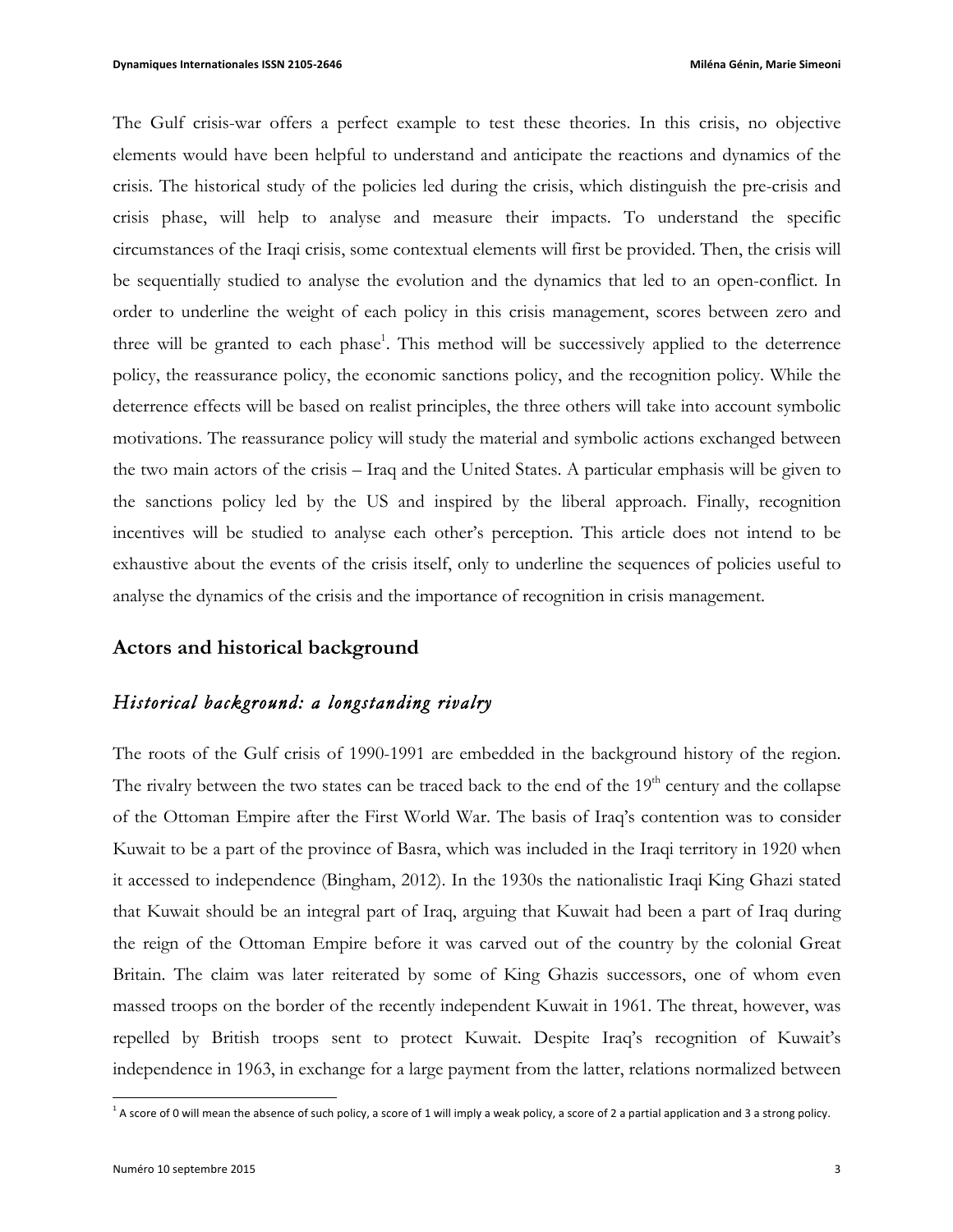the two countries with border-disputes and persistent challenges to Kuwait's legitimacy (Bennis, Moushabeck, 1990). In 1973, Iraqi troops escalated the dispute by intruding into Kuwaiti territory, temporarily occupying a military post. Therefore, 1973 was the date of the first use of armed force by Iraq against Kuwait.

Although more nationalistic sentiments originated from the dispute in the 1930s, oil was the main factor behind the territorial dispute in the 1990s. Specifically, one can trace back the divergence to 1935, when the development of petroleum industry transformed Kuwait into a rich and modern country. During the interstate conflict between neighbouring Iraq and Iran in the 1980s, Kuwait provided financial support to Iraq, which subsequently left the country in debt to Kuwait. This financial dimension was an important cause for the outbreak of war, as Iraq demanded that Kuwait should cancel the debt and compensate Iraq for losses incurred when Kuwait had exceeded OPEC quotas during the Iran-Iraq War.

### *August 02, 1990: the invasion of Kuwait*

Until July 17th, the trigger date of the Gulf War, there was no evidence that Kuwait's perception of the threat arising from Saddam Hussein was higher-than-normal (Brecher, 2013). One clear evidence of this misperception of Iraq's intentions is the lack of deployment of armed forces to the border until July 27th. Despite this longstanding rivalry and tension between the two states, in 1990 Saddam Hussein's perception of the situation changed and he saw the opportunity of Iraq aggrandizement against a very small and wealthy neighbour state which would be facilitated by its military weakness. This perception change is key to understand the transition from a long tradition of offensive speeches and territorial rivalry, to an actual crisis. Thus, upon Kuwait's refusal to meet all demands, Iraq invaded and attempted to annex the oil-rich country in August 2nd 1990.

In this specific crisis, Iraq was the trigger-actor of the crisis. Kuwait, was the first actor to experience period change. Indeed, within six hours, Iraq's army reached the capital and conquered the emirates. This act of brutal invasion triggered the change of perception of the threat from Kuwait, but also from other third-party actors. The invasion transformed the pre-crisis into a bilateral international crisis, soon to become a global crisis.

## *End and aftermath of the Gulf crisis*

Immediately after the invasion President Mubarak of Egypt and King Hussein of Jordan tried to combine their efforts in order to mediate a solution to the conflict that would allow Iraq to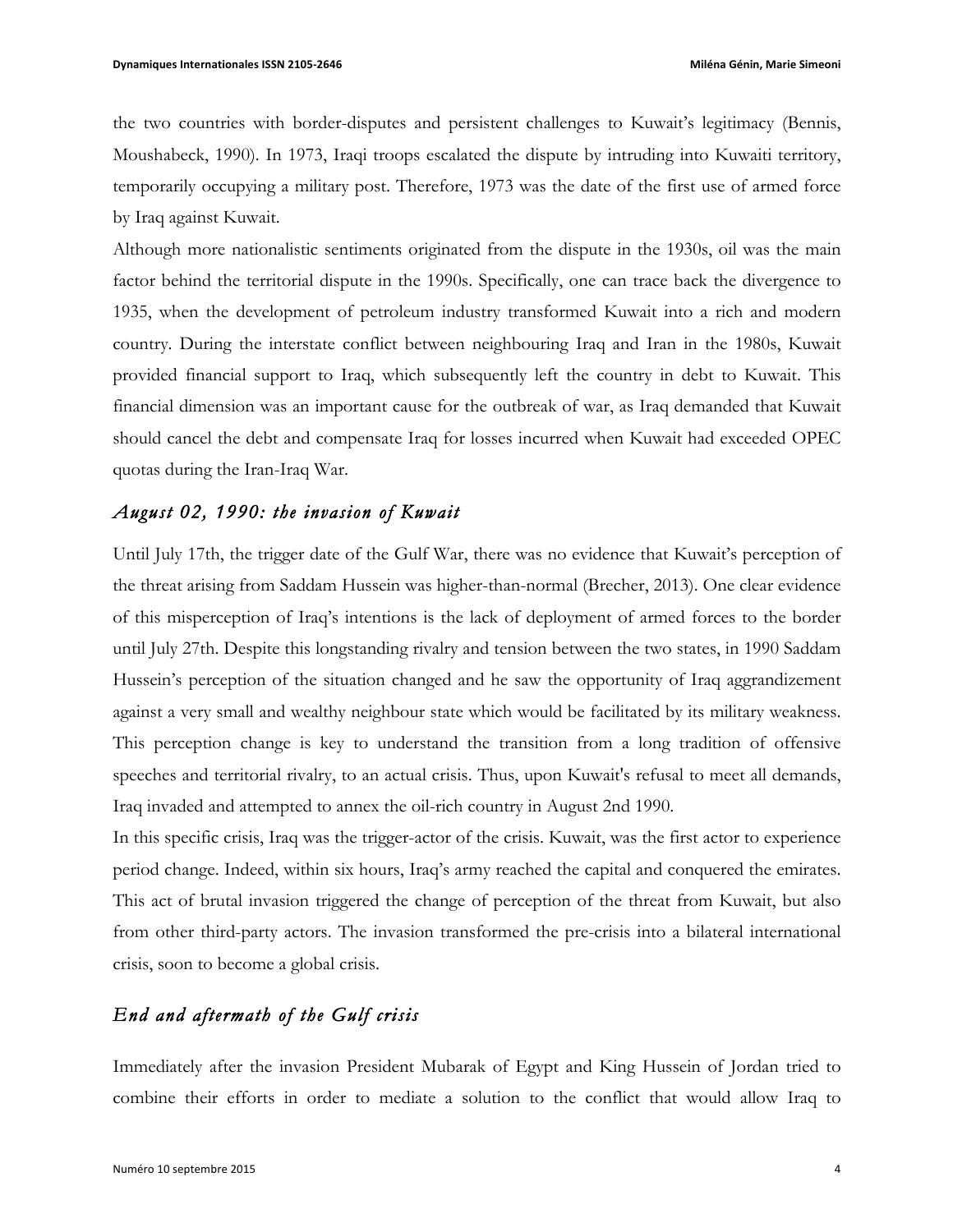withdraw its forces in a diplomatic manner. They managed to postpone the coalition's war efforts and the Arab League's condemnation of Iraq for several weeks. They did not, however, succeed in arranging any constructive negotiations between the parties. A number of UN Security Council resolutions were passed before the USA, together with over 30 supporting countries, launched Operation Desert Storm and Operation Sabre in early 1991. Following these operations, Iraq announced its withdrawal from Kuwait on 26 February 1991.

### *Actors involved in the Gulf crisis*

The Middle East region has crystallized tensions since the beginning of the  $19<sup>th</sup>$  century. Foreign actors have always took part to the evolution of political events in the region. The Gulf crisis did not escape the rule. Apart from Iraq and Kuwait, the Gulf crisis mobilized the attention of various actors: the United States and Saudi Arabia mainly, but also Bahrain, Egypt, France, Israel, Oman, Qatar, Syria, United Arab Emirates (UAE), the UK and the USSR less directly. Even the "international community" became integral part of the crisis management.

## *Characteristics of the Iraqi Regime*

#### *An autocratic regime in the hands of Saddam Hussein*

Former territory of the Ottoman Empire, then mandate of the League of Nations administered by the UK from 1920, Iraq obtained its independence in 1932. In 1958, the Hashemite monarchy, led by King Faisal, was overthrown by a military coup that was proclaimed a Republic, but was in reality a regime governed by a military elite. After having resisted to two coups, the regime fell into the hands of the Baath party. Led by the tandem Hassan al-Bakr and Saddam Hussein, the new regime aimed to promote the party and increase its control over the Iraqi territory. Officially republican, the regime was governed from an iron hand. Few months after the rise of the Baath party, purges were organized among the political elite and the army under the pretext of a conspiracy. The Revolutionary Command Council (RCC) became the ultimate decision-making body, enjoying both executive and legislative authorities. The loyalty of the RCC was guaranteed by the majority presence of relatives and tribal figures from Tikrit. To ensure the power of the RCC, the Provisional Constitution established in July 1970, declared the RCC as the "supreme body of the State" (Article 37). Article 43 granted it the power to promulgate laws. The Baathification of the institutions was completed by the obligation for "all newly elected members of the RCC [to be members] of the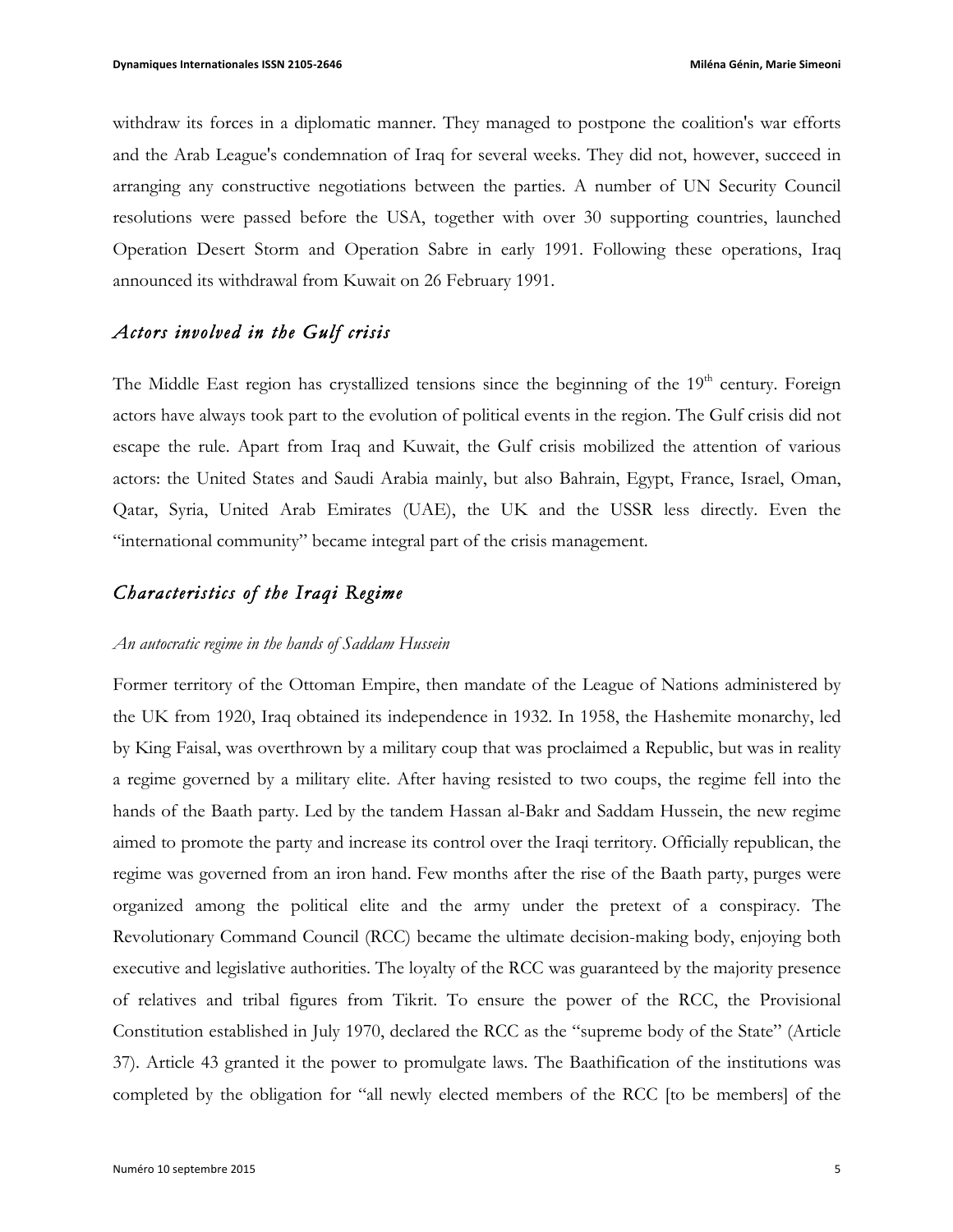Baath party Regional command" (Article 38). Even if a National Assembly was constitutionally recognized, its powers depended directly on the RCC. Progressively, Saddam Hussein overshadowed Hassan al-Bakr, and in 1979, Saddam Hussein was appointed President of the Republic, where he became the chairman of the RCC.

According to the Freedom House Index<sup>2</sup>, in 1990, Iraq was not a free nation. Its Freedom Rating Score, civil liberties, and political rights obtained a score of 7.0. Furthermore, the regime obtained a Polity IV score of -9, which considers Iraq as an autocratic regime. In concrete terms, it implied an increasing control over the population through an intrusive presence of political powers in the Iraqi society. Creating his own militia of approximately 50,000 devoted men and five organizations and paramilitary forces, Saddam Hussein organized a complex security organization responsible for exterior and interior intelligence. Any political dissidence was considered as a threat and consequently, harshly condemned. Political violence was also exercised against civilian population for ethnic or religious motives. It is particularly accurate against Kurdish population, mainly present in the North of Iraq, which were victims of violence campaigns (using bombings and chemical weapons). Saddam Hussein's regime was accentuating the political violence existing since the rise of the Republic.

#### *Saddam Hussein: a charismatic and hubristic leader*

Saddam Hussein beneficiated from a charismatic legitimacy, developing a real personality cult. He was glorified through propaganda campaign, relying on the public control of the media. Testifying this personality cult, his date of birth, April 28, became a national day of celebration, with parades across the country. Saddam Hussein understood very well the methods for mass manipulation. Thus, he encouraged publications in his honour, in particular an official biography published in 1977 entitled *The Long Days*: "His childhood became mythologized: how he love to study; how he overcame the obstacles of living in a small undeveloped village; and how he had an 'awareness about the national fate' "(Sanssoon, 2011). The "Great Uncle" or the "Lion of Babylon" was considered the descendant of the prophet Muhammad, using the religious components of devotion to strengthen his image amongst the Iraqis.

Saddam Hussein's politics were inspired from the Baath ideology. However, like Joseph Sanssoon states, the Iraqi regime was more a cult than a political ideology (Sansoon, 2011). Hussein did not

 $<sup>2</sup>$  Founded in 1941, the Freedom House is an independent watchdog organization monitoring and evaluating the degree of freedom in each</sup> country. Its annual survey entitled Freedom in the world consists in a comparative framework that evaluates political rights and civil liberties. It assigns each country a rating between 1 and 7 with 1 being the most freedom rights and 7 the least.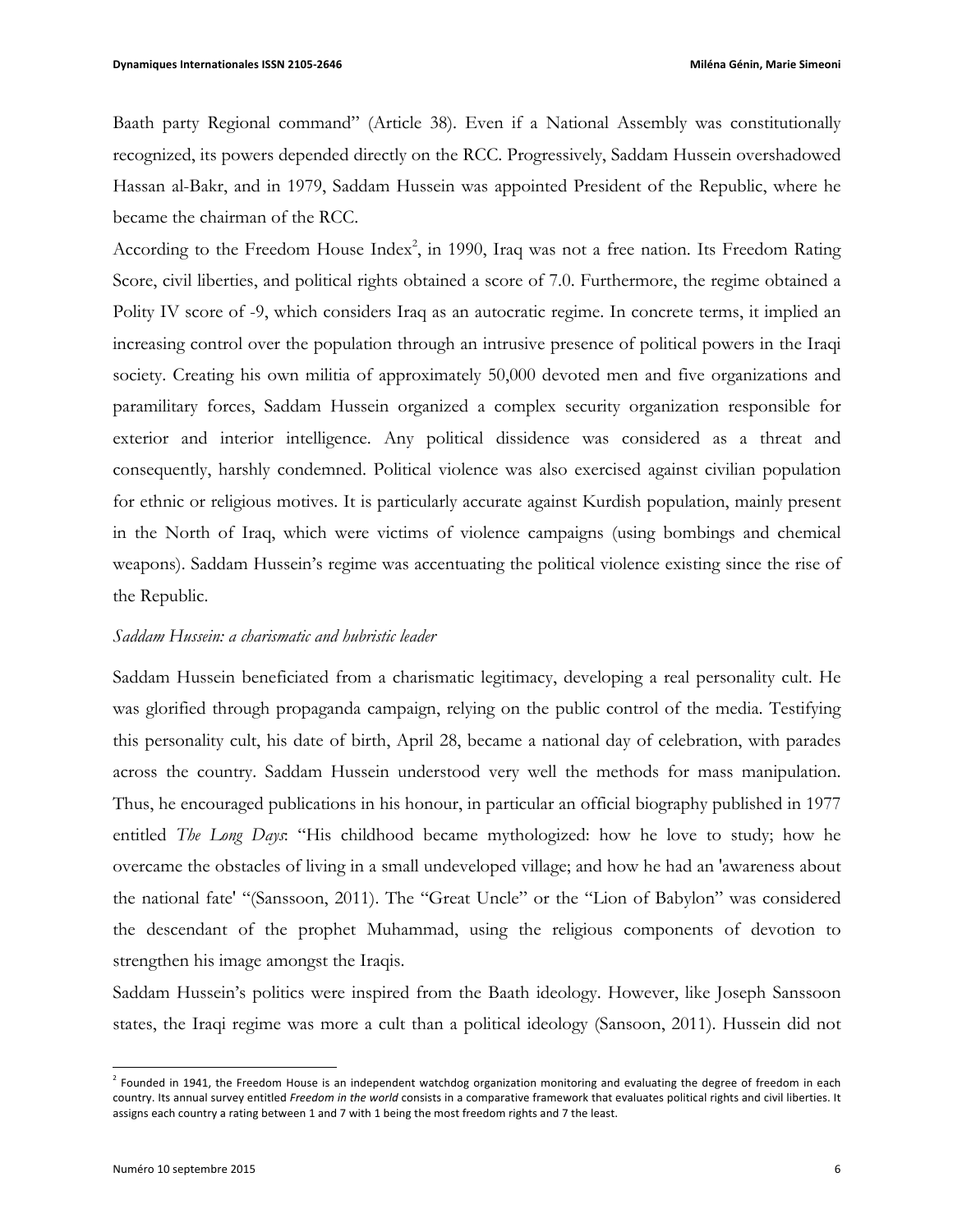hesitate to use religion, whereas Baath ideology was based on laic principles. Nevertheless, the Baath doctrine, created in Damascus in 1947 by Michel Aflaq and Salah al Din al Bitar, was an integral part of its political conception. The Baath ideology is characterized by three main principles: it is a socialist doctrine, laic doctrine, and it defends the idea of a single Arab nation. According to this ideology, the fragmentation of the Middle East is thus an arbitrary construction inherited from colonialist times. Indeed, Saddam Hussein saw himself as the successor of Nasser and the future Pan-Arab leader. Convinced of the necessity for Iraq to restore its destiny of regional power, which implies for the country to be free from any foreign influence, Saddam Hussein announced in 1972 the nationalization of Iraq Petroleum Company (IPC). With the Egyptian decline and its progressive isolation on the regional scene after the recognition of the Israeli State, Saddam Hussein saw the opportunity to defend Arab interests and started to accentuate his anti-Western declarations. Competing with Syria for the leadership in the region, Saddam Hussein tried to reinforce his position in the Middle East by declaring war to Iran in 1980, the historical Persian enemy. However, Saddam Hussein's ambitions were also facing the transformation of the Arab world. The normalization of Egyptian and Jordanian relations, the appeasement of tensions in Lebanon, and the Soviet Union decline deeply impacted the power balance and the alliances within the region. The communist leader was in no position anymore to provide full support to the Middle East socialist nations while panarabic socialism was competing with thriving new radical doctrines and therefore was in no position to be the aggregate of the Arab identity. Thus, even though Saddam Hussein's decision-making process was mainly based on strategic and geopolitical considerations, the way he implemented his politics was completely embedded in his conviction that Iraq's destiny and his own were one.

### *The image of the enemy*

Understanding the way Iraqi leaders were perceiving Kuwait is essential to understanding the trigger of the crisis. As was exposed in the historical background, the relationship between Kuwait and Iraq was characterized by a longstanding rivalry. After the 1961 crisis, Iraq recognized in 1963 Kuwaiti sovereignty but not the frontiers. The territorial conflict was not resolved and Iraq was still considering Kuwait as part of its territory. The main argument exposed by Iraqi leaders was that the Kuwaiti territory belonged to Basra province under the domination of the Ottoman Empire. Tensions were accentuated about the territorial dispute on the islands of Bubyian and Warba. When Great Britain fixed the current boarders of Kuwait in 1913, Iraq lost vital access to the Persian Gulf.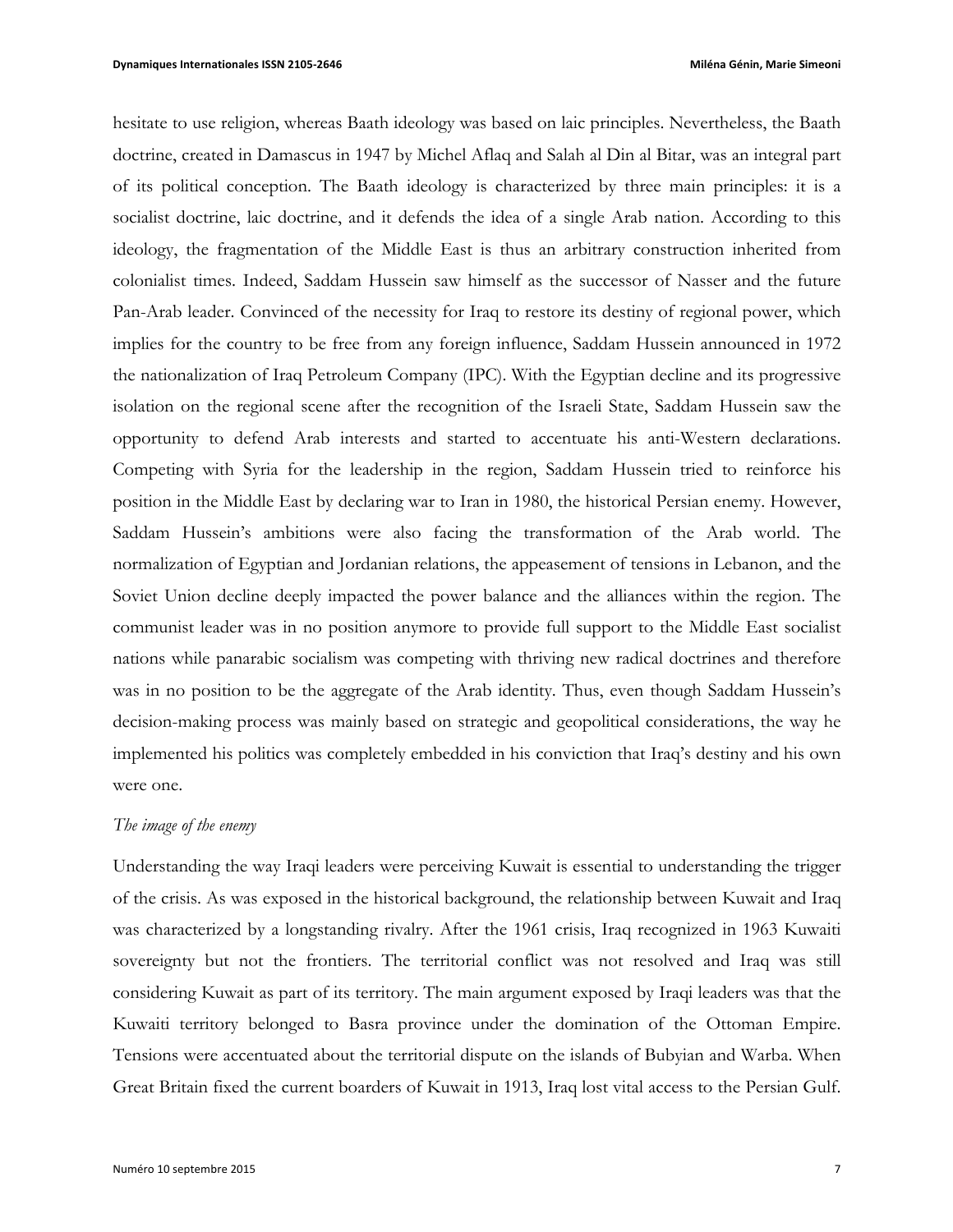To compensate this injustice, Iraq attempted to claim the sovereignty over the two islands, but failed. Iraq's ambitions were to "create a new base for petroleum and military operations in the Persian Gulf" (Center for International Development and Conflict Management, *n.d*). However, there is no a priori rejection of Kuwait. The conflict with Kuwait was not necessarily functioning as a foundation for national identity since the conflict with Kuwait is more cyclical. Moreover, Kuwait defined itself as an Arab state, and at the same time Saddam Hussein was defending a speech about the Arab unity. Iraq even accepted Kuwaiti financial help during the war against Iran.

However, Kuwait was a weak country with a large power of opposition. And in time of crisis, Kuwait was the perfect target of Saddam Hussein's anger. After his conflict with Iran, Saddam Hussein accused Kuwait of enjoying war time to used oil fields in Rumaila. Saddam Hussein increasingly expressed his grief to regional institutions. On July 15, 1990, in an open letter from Tariq Aziz to the Arab League, the Foreign Minister denounced the threatening behaviour of Kuwait: "In the light of this honest and sincere pan-Arab principles, Iraq has dealt with Kuwait despite the past and present facts [...]. What prompted us to write that letter is that we are, regrettably, experiencing Kuwaiti behaviour outside the framework of the pan-Arab concepts" (Moore, 1990). He accused Kuwait of stealing oil resources: "Since 1980, Kuwait has set up oil installations in the southern section of al-Rumaylah oil field" (Moore, 1990). Iraq warned his neighbours and others in the region, but the warnings were ignored. This situation increased the radicalization of Iraqi decision-makers and lead to an invasion of Kuwait. However, there is no dogmatic idea of the enemy.

## *The crucial interference of foreign interests*

To understand the evolution of the Gulf crisis, it is essential to take into account the interference of foreign actors. Historically, the region has attracted foreign interests. In the 19<sup>th</sup> century, Great Britain and Russia were playing the Great Game to gain influence in the region. The First World War accentuated the interest of Western countries. A series of agreements, among them the famous Sykes-Picot Agreement in 1916, organized the sharing of the region between France and Great Britain, a situation confirmed by the mandates delivered by the League of Nations. The impact of colonialism is still perceptible in the region and has been a great determinant of the political and economic evolutions in the region. There are many consequences, however, many are out of the scope of this article. The most obvious impacts are the Israeli-Palestinian conflict that spread throughout the whole region and the renewed Arab nationalist feeling that spread with the Baath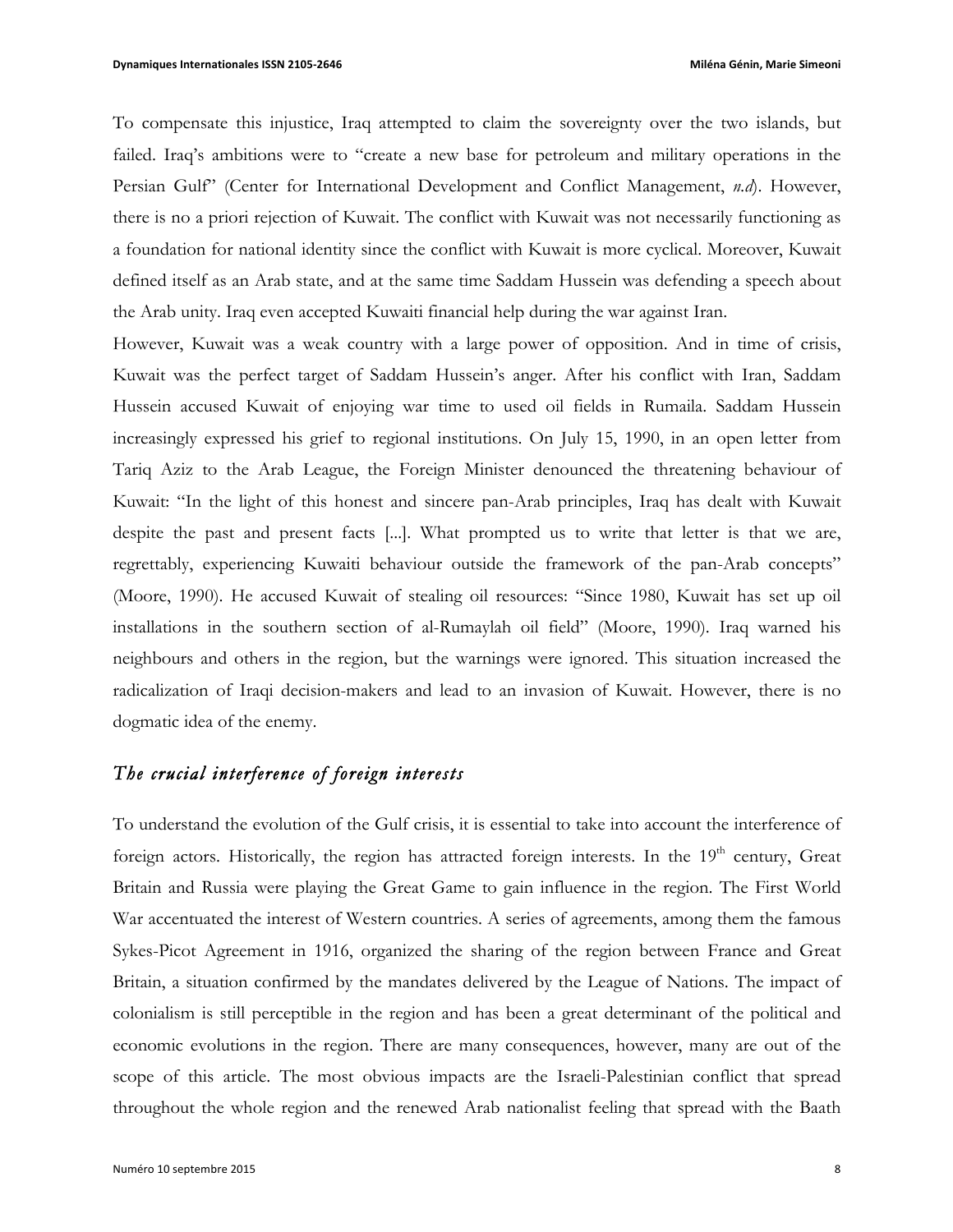doctrine and also with the project of Great Syria. Since the creation of the State of Israel in 1948, the US had been its most reliable support, and this support was seen by the Arab countries as the only reason of Israeli existence.

During the Cold War, Western countries had to face the Soviet expansionism in the region. The Big Two delivered a battle to gain influence in the region in order to make their interests progress. The Soviet Union was facing growing difficulties. In 1989 Eastern Republics proclaimed their independence. Some researchers consider that at this turning point, Saddam Hussein saw an opportunity. Western attention was distracted. "The tide of history was running against dictators" (Engel, 2012). The US support to Israel was complicating the perspectives of creating a zone of influence. However, in 1955, Great Britain obtained the signature of the Baghdad Pact, a safety cordon with Pakistan, Iraq, Iran and Turkey. But in 1959, after the coup and the rise of a new Republic, Iraq retreated from the agreement. Iraq was dreaming of expansionism in the region and saw Iran as a threat. The dispute over the region of Chatt-al-Arab accentuated the tensions. In 1975, the Algiers Agreement established a truce, recognizing the free circulation in Chatt-al-Arab. But the rise of an Islamic Republic in Iran in 1979 revived the tensions. Facing the Iranian refusal to review the agreement, Saddam Hussein decided a military intervention was necessary. Iraq obtained the support of Gulf monarchies and a most countries in the region. At the same time, the rise of an Islamic republic was seen as a threat by Western countries since it was falling into USSR's influence zone. To contain the threat, the US granted military and financial support to Iraq. These eight years of war revealed the military capacity of Iraq. Western countries aimed at creating an equilibrium of powers in the region, but Iraq was becoming too powerful. From this moment, the US diplomacy became more ambivalent. On one hand, they had to protect Israel from foreign attacks and to prevent any tension in the region. On the other hand, Georges H. W. Bush wanted to maintain a friendly relationship with Iraq. National Security Document 26 (October 2, 1989) about the US Policy toward the Persian Gulf recognized that the Gulf access represents "a vital interest". This document underlines the US ambivalent diplomacy towards Iraq since it exposed the necessity to "normalize relations" with Iraq, but the document also threatened Iraq from sanctions in the case of chemical weapons' detention while the evidences of Iraq's previous use of chemical against Iran was clear.

Finally, the reason of the foreign country's involvement has always been twofold: a geostrategic interest to gain access to the sea and the economic interest in oil. Indeed, the region is the most important oil producer and exporter of oil and the American economy is very dependent of the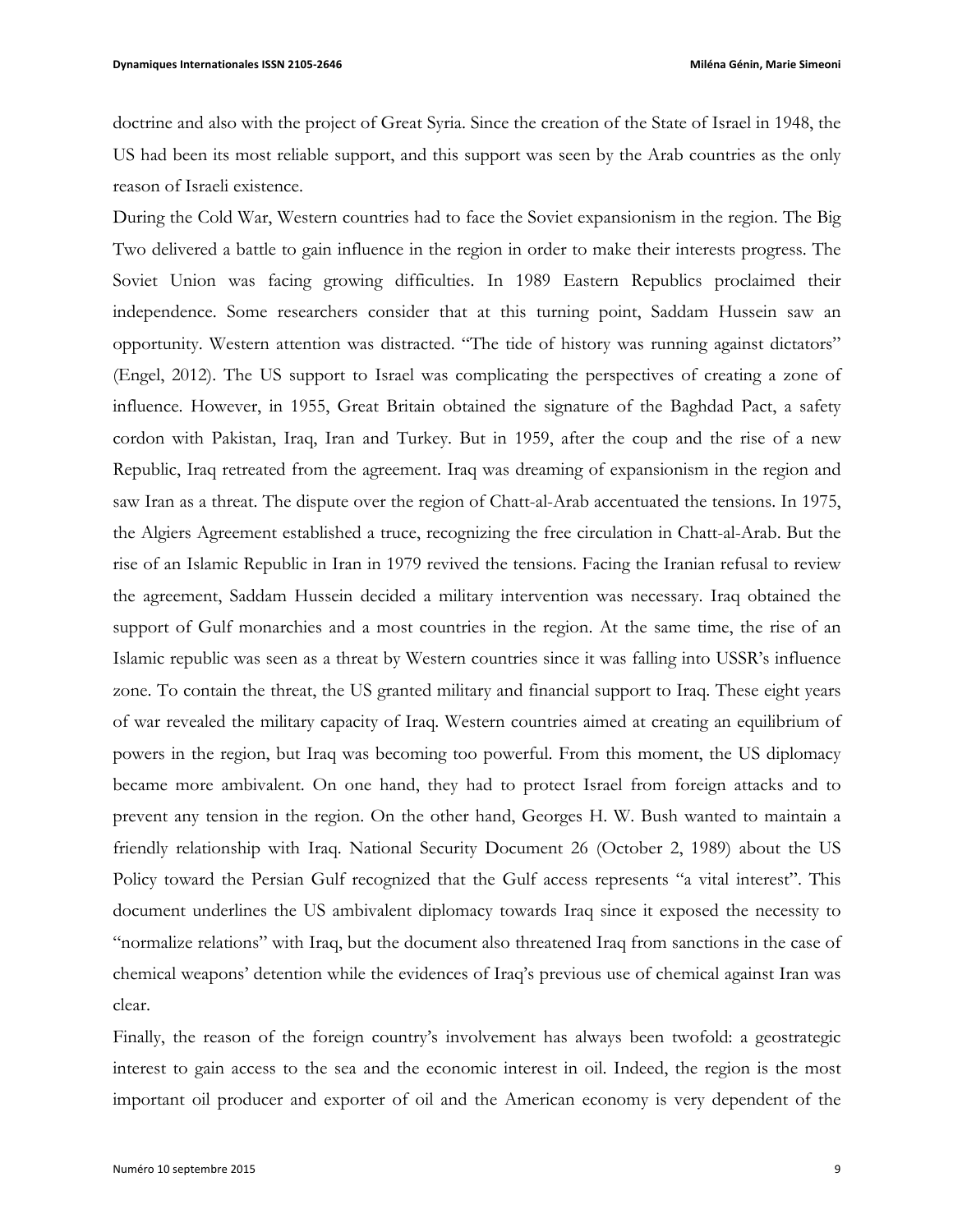region for its continuous development. Indeed, the United States' oil consumption was broadly dependent on the Middle East procurement, hence their objective to strengthen alliances with strategic suppliers. Furthermore, the Middle East, developing close relationships with allies in the region was also a way for the US to reinforce their influence and monitor *proxy wars* in a known unstable region. In the 1990s, the US administration also started to be driven by a new political vision influenced by the changes in the global balance of power and neo-conservatism. Born in the 1960s amongst the left wing, this doctrine evolved and triumphed after 9-11. However, in the late 1980s and early 1990s, the main figures of the movement were already in a good position to influence the US foreign policy. Neo-conservatism considers the US hegemony as a safeguard for international security and that using force against dictatorships is conform to the Republican principles of the US and defend a universal moral. (Gueldry 2005). In this respect, the defense of democracy justifies any foreign intervention regardless of the domino effect that the collapse of autocratic regimes and dictatorships could cause. The Gulf crisis was the first large scale application of neoconservative theories. The tandem, Secretary of Defense Richard Cheney (1989-1993) and Deputy Secretary of Defense Paul Wolfowitz laid the foundations of neo-conservatism as the guideline of the American foreign politic. In March 1992, Paul Wolfowitz formalized the concept of preventive war in *Defence Planning Guidance 1992-1994;* and in January 1993 Richard Cheney followed his path with *Defense Strategy for the 1990s: the regional defense strategy*, in which he develops the idea of the necessity to not only react to a crisis but also to reshape the regimes a posteriori (Gueldry 2005). Their way to think and analyse the US role on the international scene must not be underestimated as it is essential to understand the US Administration's perception of their own power and ways to strengthen their influence in a new international order, cleared of their soviet rival.

### **Understanding the Gulf crisis: policies before and during the crisis**

## *Deterrence Policy*

Policies of deterrence are defined by Patrick Morgan as "the threat to use force in response as a way of preventing the first use of force by someone else" (Huth, Russet, 1984). In other words, deterrence policies can be defined as the military and diplomatic strategies employed in order to deter an adversary from using force against oneself or one friendly third-party by threatening reprisals. Morgan identifies two different types of deterrence policies: the immediate and the general deterrence. Immediate deterrence relates to a relationship "where at least one side is seriously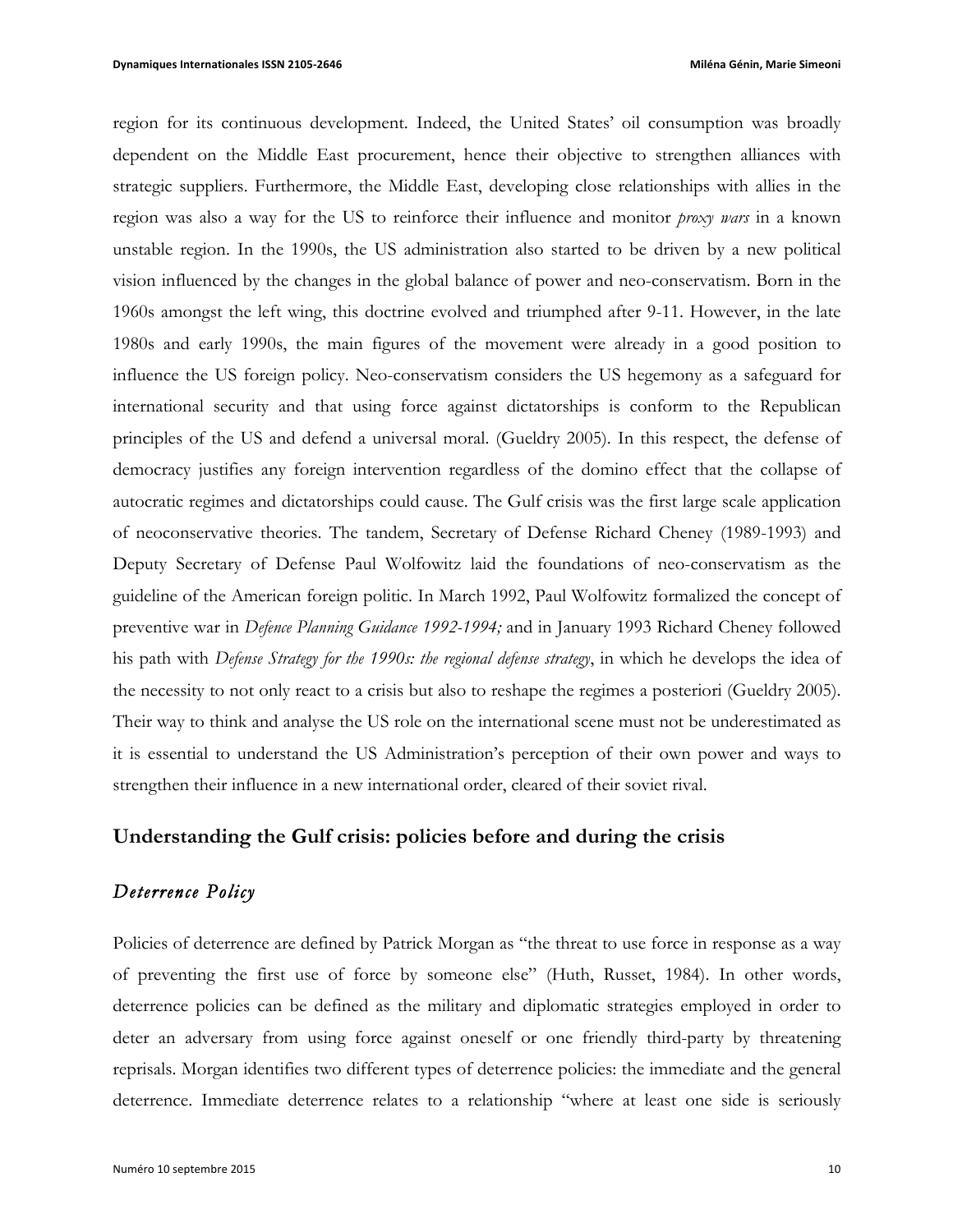considering an attack while the other is mounting a threat of retaliation in order to prevent it" (Huth, Russet, 1984) whereas general deterrence is a way to regulate relationship between two actors, even if none has a real intention to escalate to an armed conflict.

Famous author Thomas Schelling has identified three conditions for a deterrence policy (Schelling, 1960) to succeed. First, the defendant or the protective entity must own enough authority or credibility for the threats to be efficient. In addition, T. Schelling underlines the importance of clear communication in order for both sides to understand the dissuasive value of an act or of speech. Finally, he insists on what he named the "material variable" which is the need for the military balance to be in favour of the defensive or protective political entity.

### *Military Balance*

In 1990, Iraq had one of the largest and best-equipped army in the world with a defense budget of 13 billion dollars and a manpower superior to 1 million soldiers (Pollack, 2003). As for its weaponry, even if Iraq didn't possess the nuclear weapon, the country was known at the time to possess important chemical warfare capabilities that were fully integrated to their offensive and military doctrine (Terrill, 2009). Opposing Iraq, Kuwait had no fair chance to defend itself on its own. A fact well-known by Saddam Hussein who saw this weakness as an opportunity for economic and territorial gain. Therefore, the military balance prior to the Gulf war was characterized by an important disequilibrium in favour of Iraq. Moreover, the latter benefited from a strong credibility which was built upon Saddam Hussein's traditional reign of fear and upon the recent military victory against Iran. However, Kuwait had none, and always had to rely on stronger allies like Great Britain, to defend itself against external threats.

However, in order to properly assess the military balance prior to the conflict, one must integrate the weight of another key player and a military giant in the conflict: the United States. Despite the lack of strong economic and law abiding relations with Kuwait in particular, the latter featured as a key element for the American economic interest in the region.

#### *Before the crisis*

Between July  $17<sup>th</sup>$  and August  $2<sup>nd</sup>$ , neither of the main actors perceived the other's level of threat accurately. This misperception of the actual risk explains the non-existence of any efficient deterrence policies from either Kuwait or the United States. No other political entities involved in the dispute (like the OPEC members for instance) effectively tried to deter Iraq's ambitions, for example, by using the threat of reprisals or sanctions. One can argue that this is because the targeted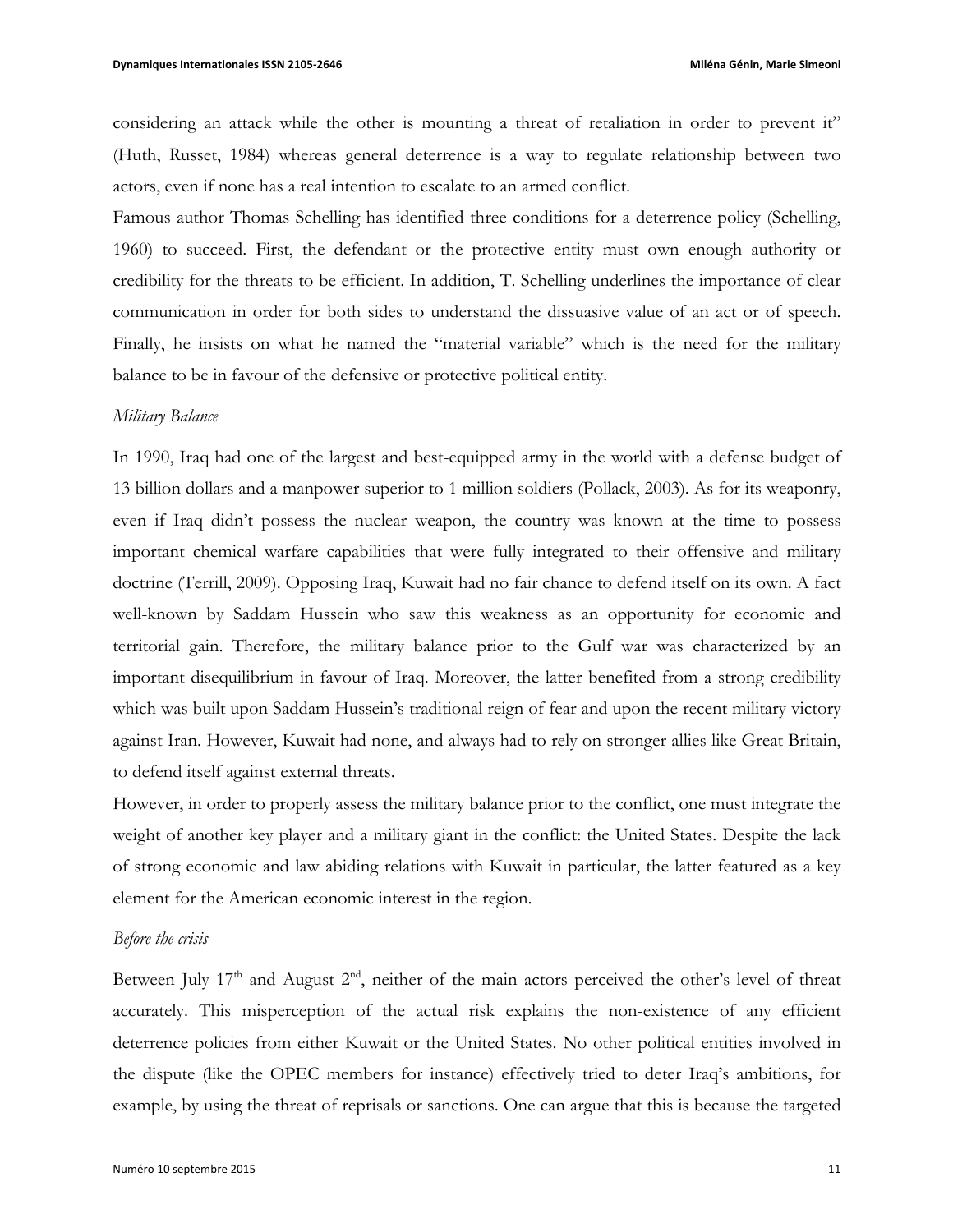and protective sides misinterpreted Saddam Hussein's threat as part of his traditional rhetoric, and they did not believe that he would invade Kuwait.

Therefore, the OPEC countries intended to calm the tensions and even access some of Saddam Hussein's requests<sup>3</sup>. Kuwait tried to resolve the dispute using diplomacy and by strengthening its position with its neighbouring countries and did not use any display of military force until July 27<sup>th</sup>. The same day, the US sent military ships to the Gulf region. However, by that time it was too late to actually impact Iraq's decision to make a move on the border (Frégosi, 1991).

Taking into account the lack of defensive or coercive response and the lack of armed forces mobilization, one can argue that a real and efficient deterrence policy did not exist before the crisis. Every political entity reacted too late for them to have any impact on the assailant's strategies. This is the reason that Kuwait's and the US's policies of deterrence can be classified as level 1, which is the lowest level of deterrence policies. As a result of this first phase, the possibility of a war became above average and it increased after the invasion of Kuwait.

### **Score: 1**

### *During the crisis*

Following August 2<sup>nd</sup> and its defeat, Kuwait stopped playing any independent role in the evolution of the crisis, and the United States became the most obvious and dangerous opponent for Iraq. That is why, for the sake of consistency, from now on this paper will focus exclusively on Iraq and US strategies. August  $2<sup>nd</sup>$  is a turning point in the US strategies toward Iraq. Having strong interest in the Middle-East region, the invasion and occupation of Kuwait were perceived as a direct threat since it was representing both as an infringement on the status quo in the region, which would have disrupted their influence, and as a threat on their economic interests.

From this moment, one can argue that American coercion diplomacy choices related more to compellence rather than to deterrence. However, some authors point out that these two strategies could be blended into one (Sperandei, 2006). Nevertheless, some differences must be emphasized. Indeed, deterrence policy aims at persuading the opponent to initiate an action, to preserve the status quo, and to eradicate the destabilizing threat – whereas compellence aims at persuading the opponent to stop or to change their behaviour in a more pro-active way. Compellence strategies are often used once the deterrence policies have failed.

 $3$  New York Times, 08/25/1990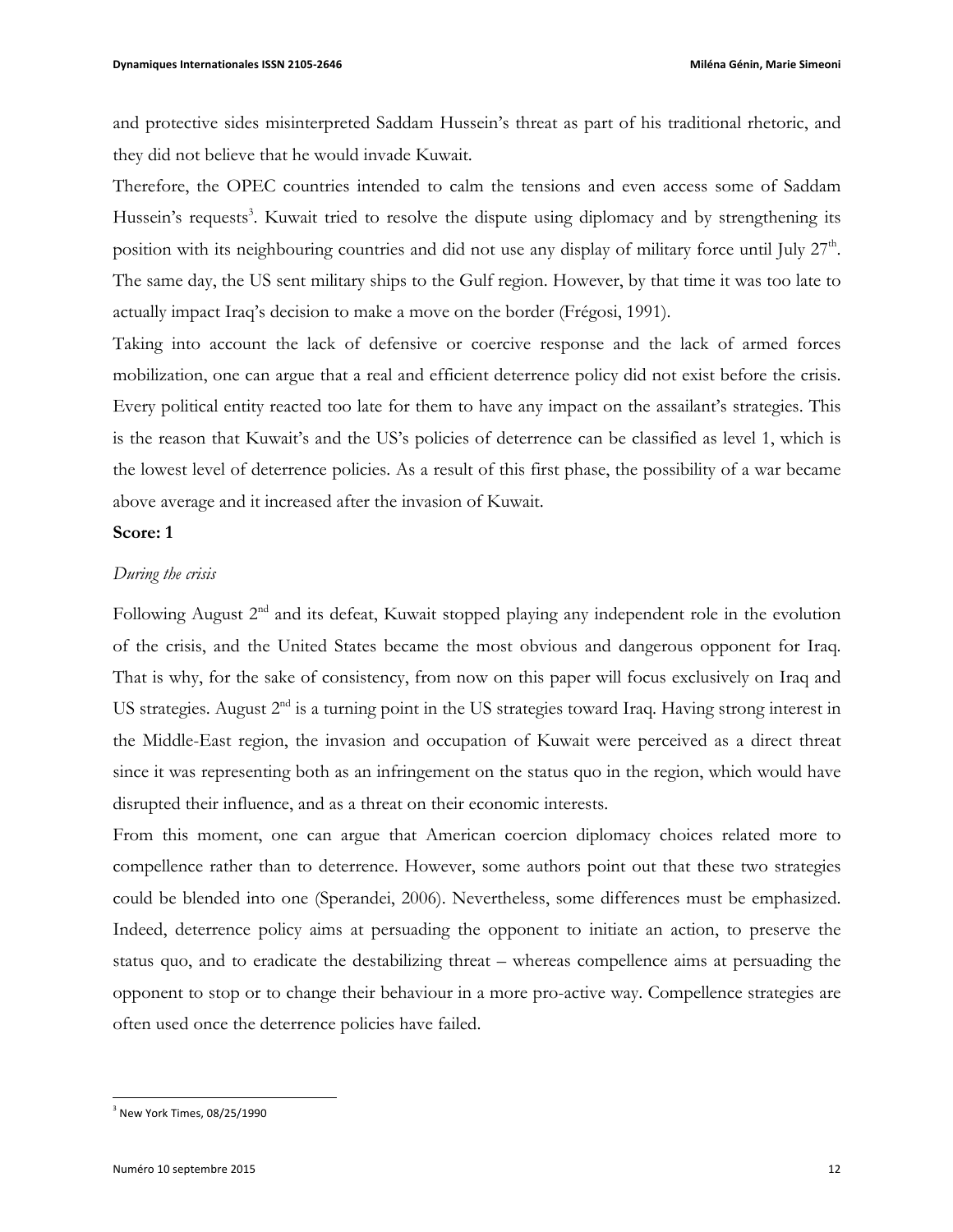As mentioned previously, up until the Kuwait invasion, deterrence policies coming from the United States were misleading until Iraq invaded Kuwait. Even if they failed, compellence strategies after August  $2<sup>nd</sup>$  were quickly orchestrated; and they were the backdrop of all the Gulf war. Thus, the timeframe between August  $2^{nd}$  1990 and February  $26^{th}$  1991 is characterized by a full deterrencecompellence policy, using every possible coercive strategy (Huth, 1998). From the "verbal threat to use force" if Iraq didn't withdrawal from Kuwait<sup>4</sup>, to the "build-up of military forces for imminent use" according to a "tit-for-tat" strategy, with an escalation of the level of the threat and the policy of strength where "the defender responds with greater than equal levels of military preparedness".

From August  $2<sup>nd</sup>$  to November  $29<sup>th</sup>$ , the strategy of the US relied essentially on verbal and political acts as the condemnation of Iraq invading Kuwait and broad military shows of force with the concentration of US troops in the region in a gradually escalating pressure to coerce Iraq's withdrawal from Iraq without using force for as long as possible (Schelling, 1960). This deployment of US forces in the region did not deter Saddam Hussein from going forward in the conflict since he decided to answer by a tit-for-tat strategy, which led to a lengthy display of military power between the two actors. One famous example is the order from President Bush to send 150,000 more American troops in the region to achieve an "adequate offensive option" (NYT 9/11/90, A12 in Brecher, 2013) followed by the Iraqi deployment of 250,000 more men in Kuwait and in southern Iraq (FBIS-NESA, 19/11/90). Military buildup was central for both actor's strategies, but the United States compellent-deterrent strategy also relied on the creation of a worldwide coalition, which used the United Nations to reinforce their legitimacy. Furthermore, economic sanctions were added to these main strategies, which will be developed later on this paper. On November 29<sup>th</sup> the final warning was issued by the United Nations Security Council (UN, Resolution 678): either comply and withdrawal all its troops from Kuwait by January 15<sup>th</sup> 1991, or the Security Council will authorize "all necessary means", including the resort to force to the coalition. On January  $17<sup>th</sup>$ , the coalition began to strike. This strategy from the US and its allies ended up in a stable probability of conflict. Indeed, none of these policies impacted the actions of Saddam Hussein, who firmly decided to stay in Kuwait.

However, the hubristic personality of Saddam Hussein might also have contributed to the lack of impact of the compellent-deterrent policies. Indeed, the outcome of these types of policies also relies largely on the actor's perception of themselves and others. Obsessed by his image, the idea

<sup>&</sup>lt;sup>4</sup> Within hours of the border crossing the White House strongly condemned Iraq's action as a « *blatant use of military aggression* » and announced it was « *considering all options* » if Iraq didn't withdraw all its troops. At the same time, President Bush stated that the invasion underscored the need to restructure U.S defense forces. (Washington Post 08/03/1990).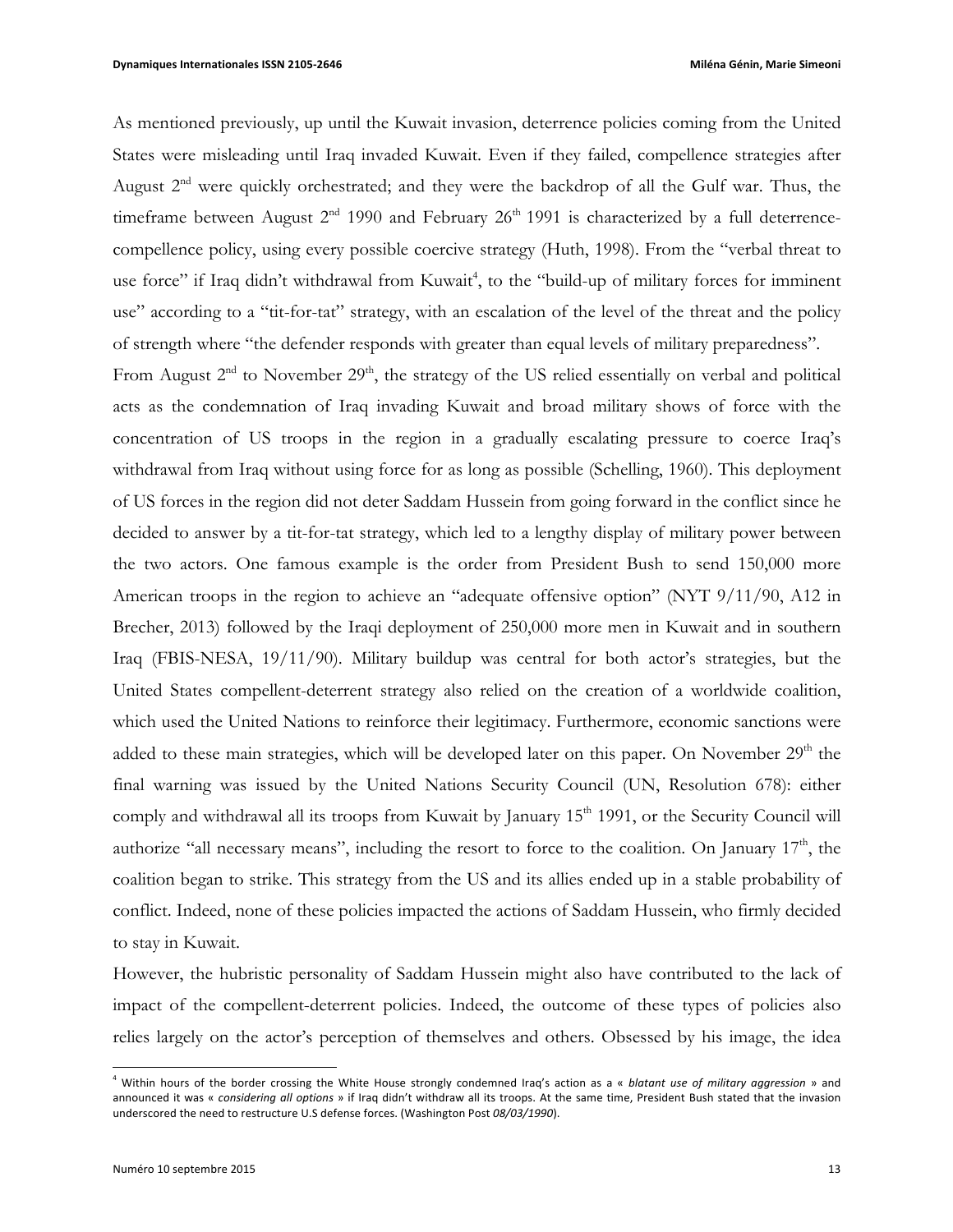that his destiny and Iraq's were combined, along with the desire to affirm his position as the leader of the Arab world, one can believe that going back on his actions would have, in his mind, completely discredited the picture of a strong, powerful and independent country that he had built. This seems especially true considering that it was Western countries that were intervening in his territory. However, undeniable evidence of this thought process cannot been proven. In conclusion, despite the full United States deterrent-compellent policies during the post-Kuwait-invasion (which will be graded as a score 3), both camps held their position and refused to make relevant concession, which led to transform a territorial dispute into a globalized open conflict.

### **Score: 3**

### *Policy of Reassurance*

#### *Before the crisis*

Also embedded in realist theories, reassurance strategies usually accompany deterrence policies in order to prevent the escalation of a conflict. However, whereas deterrence policies follow the idea that a state only pursues its rational interests and its pursuit for more power, reassurance policies focus on the psychology of political entities. The latent idea is that often conflicts do not result from incompatible interests but from a misperception of the opponent's intentions. Thus, where deterrence and compellence strategies root the source of aggressive behaviour in the acute vulnerability of adversaries, "reassurance encourages self-defined defenders to search for effective ways of communicating their benign an defensive intention to would-be challengers" (Lebow, 2001) in order to reduce the incentives of adversaries to require the use of force by reducing the fear and insecurity that are responsible for escalation to war (Stein, 1992). To do so, reassurance politics often consist in verbal declarations, negotiations or the reduction of the military capabilities.

However, during the pre-crisis period, Iraq clearly stated their will to invade Kuwait, and therefore had no intention to reassure any other political entities. The only actor who employed this type of strategy was the United States, but still in a misleading manner. Indeed, the United States has had a tradition of high tolerance toward Iraq, who was considered a fence against Iran. A week after the Iraqi threat to Israel, the US State Department's spokesperson Margaret Tutwiler declared that the US "does not have any defense treaties […] and no special defense or security commitments to Iraq" (Hassan, 1990). Then, on July 25<sup>th</sup>, the US ambassador in Iraq, April Glaspie, gave Saddam Hussein the strongest reassurance signal by stating that they "have no opinion on the Arab-Arab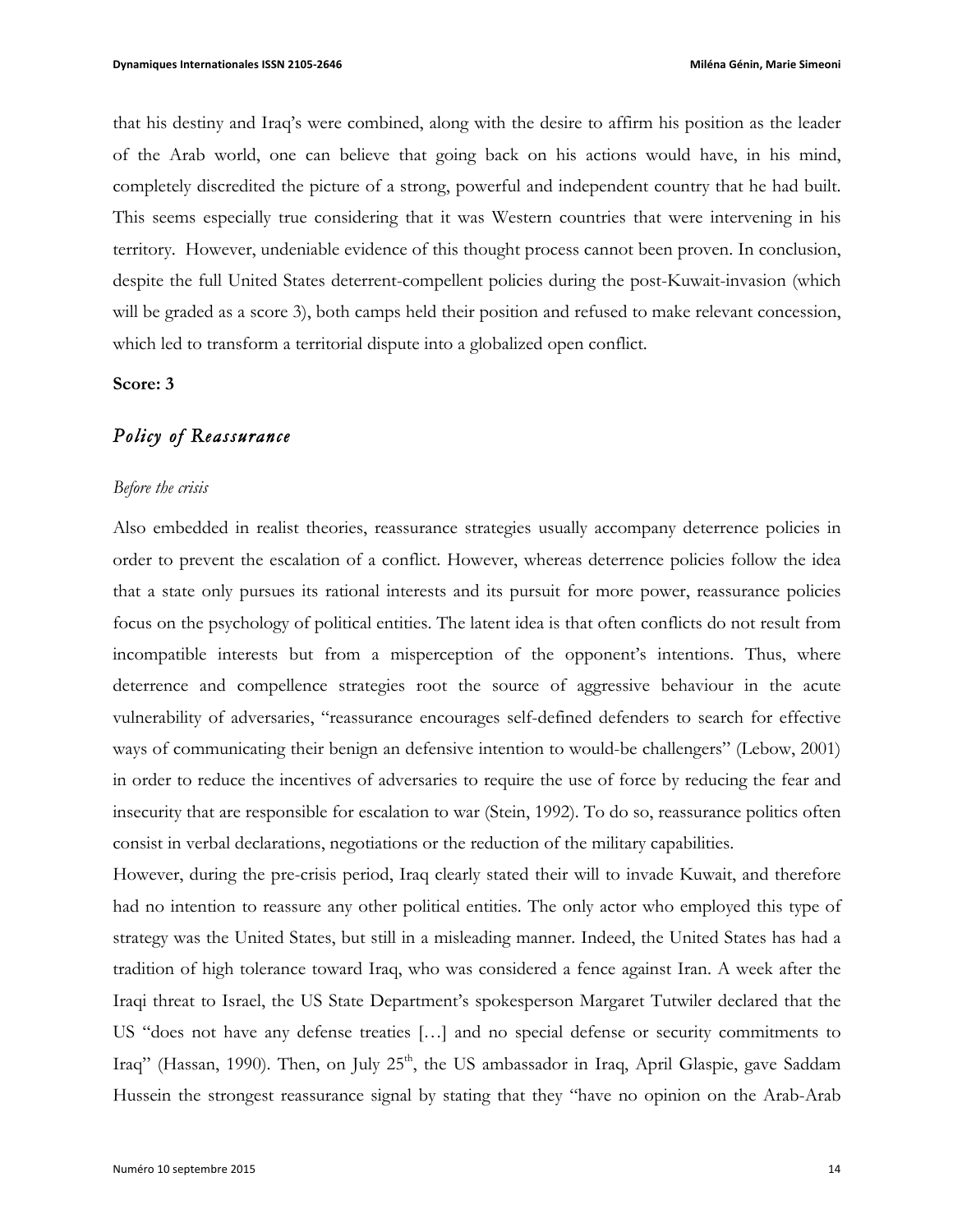conflicts, like your border disagreement with Kuwait"<sup>5</sup>, which was followed by the reassuring tone of President Bush amidst reports of the massing of Iraqi troops near the border: "Let me reassure you […] that my Administration continues to desire better relations with Iraq". All these verbal interactions gave Iraq the impression that there was no serious obstacle to his plan that would come from the Western countries.

To conclude, one can say that there was, without a doubt, no reassurance strategies coming from Iraq and that the reassurance policies coming from the United States actually accelerated the conflict, giving Iraq the sense that there won't be any reprisal to his aggression to Kuwait. Therefore, this strategy failed.

### **Score: 3**

#### *During the crisis*

Once the United States fully entered the conflict post Kuwait invasion, they stopped using any reassurance strategies and started a military build-up in order to compel Iraq to withdraw. In vain. Therefore there was no material reassurance strategy, neither verbal since, under the cover of the Security Council resolution, they asked several time to Iraq to stop their offensive.

On the other side, Iraq did not use any efficient reassurance policy even if they pretended to negotiate some ending of the conflict. Until the end of the conflict, the Gulf war can be characterized as an escalation of threats more than a combination of deterrence and reassurance politics.

### **Score: 0**

### *Policy of economic sanctions*

#### *Before the crisis: the economic repercussions of the Iranian-Iraqi war*

A crisis is more prone to breaking out into an armed conflict if the initiator is facing economic problems. The same rule applies to the Gulf crisis. The economic variable is particularly accurate because of the perception of an economic injustice by Saddam Hussein. Indeed, since the beginning of the crisis, the degradation of the Iraqi economy is at the heart of the tensions with the Gulf monarchies, particularly with Kuwait. At the end of the 1980s, Iraq is emerging from eight years of an onerous war against Iran (1980-1988). To finance the war effort, Iraq has contracted debts

<sup>&</sup>lt;sup>5</sup> Washington Post, 2008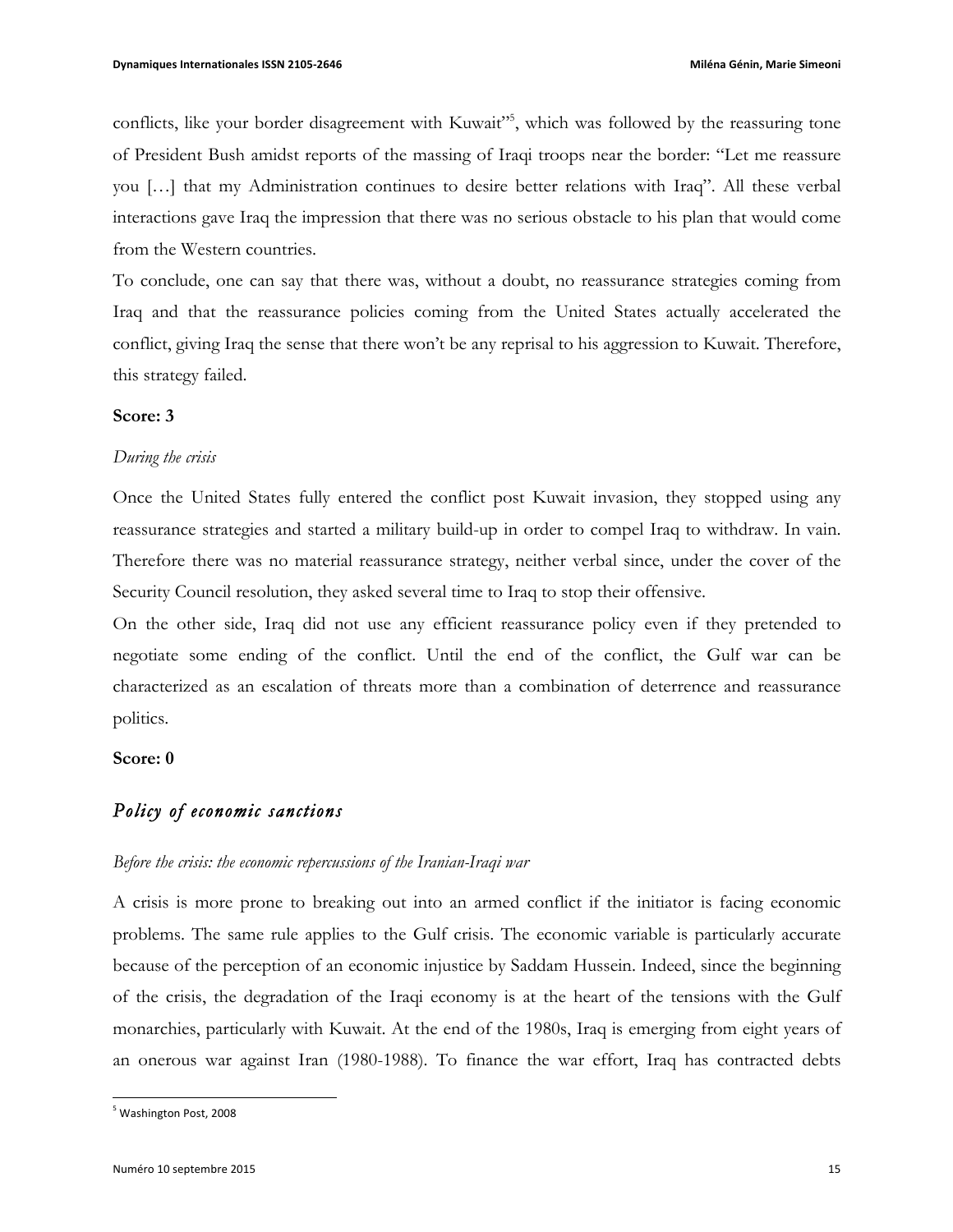towards the oil monarchies and the US. Iraq was considering this help as natural, given that his country was defending the Arab nations. At the same time, the years of war had seriously degraded the economic capacities of the country. The mutual objective was to destroy the oil capacities of the adversary. During the war, the oil production in Iraq drastically diminished. Facing the stagnation of the conflict, two foreign actors, the US and Saudi Arabia decided to coordinate their politics to put an end to the war by ruining Iran. Coordinating the collapse of the oil price by tripling its production, and the decline of the dollar in the mid-1985, the PIB of Iraq and Iran were divided by three in one year (Razoux, Verluise, n.d). At this time, oil was providing more than 60% of the GDP and 95% of foreign currency earnings (CIA, nd) in Iraq. In 1989, the GDP per capita was approximately \$2,300, but it fell to \$938 in 1990 (CIA, nd). Thus, at the end of the conflict, the economic issue was twofold. On the one hand, it had to revitalize its oil production. It considered that the non-respect of the OPEC quotas by oil monarchies was impacting the economic recovery. " The Governments of Kuwait and the UAE implemented an intentional scheme to glut the oil market with a quantity of oil that exceeded their quotas as fixed by the OPEC under flimsy justifications which were devoid of logic, justice, or fairness, and with pretext that none of the sisterly producing states supported it" (Moore, 1990). The relationship with the UAE were normalized by some concessions and the signature in March 1990 of a non-aggression and military assistance agreement. Kuwait did not make any concessions to Iraq, increasing the radicalization of Saddam Hussein's speech. In May 1990, Iraq accused Kuwait of "waging economic war against Iraq by over producing oil and provoking a collapse in world oil prices" (Center for International Development and Conflict Management, nd). This complaint was reiterated on July 18, 1990 when the Prime Minister Tariq Aziz declared that Kuwait is "stealing a vast amount of oil from the southern section of the disputed Rumaila oil field since 1980, worth \$2.4 billion" (Center for International Development and Conflict Management, nd). On the other hand, Iraq was facing a considerable debt. All the attempts of negotiations led by Saddam Hussein to cancel the debts failed. It is important to take into account the conspiracy rhetoric in the Iraqi speech. Kuwait was considered a "conspirational" actor supported by the US that "systematically, deliberately and continuously harmed" Iraq (Moore, 1990). Economic difficulties rekindled the claims against Kuwait, and Iraq understood that as a declaration of economic war. Considering that the country would not win the economic war, they would use its military forces (Engel, 2012).

#### **Score: 2**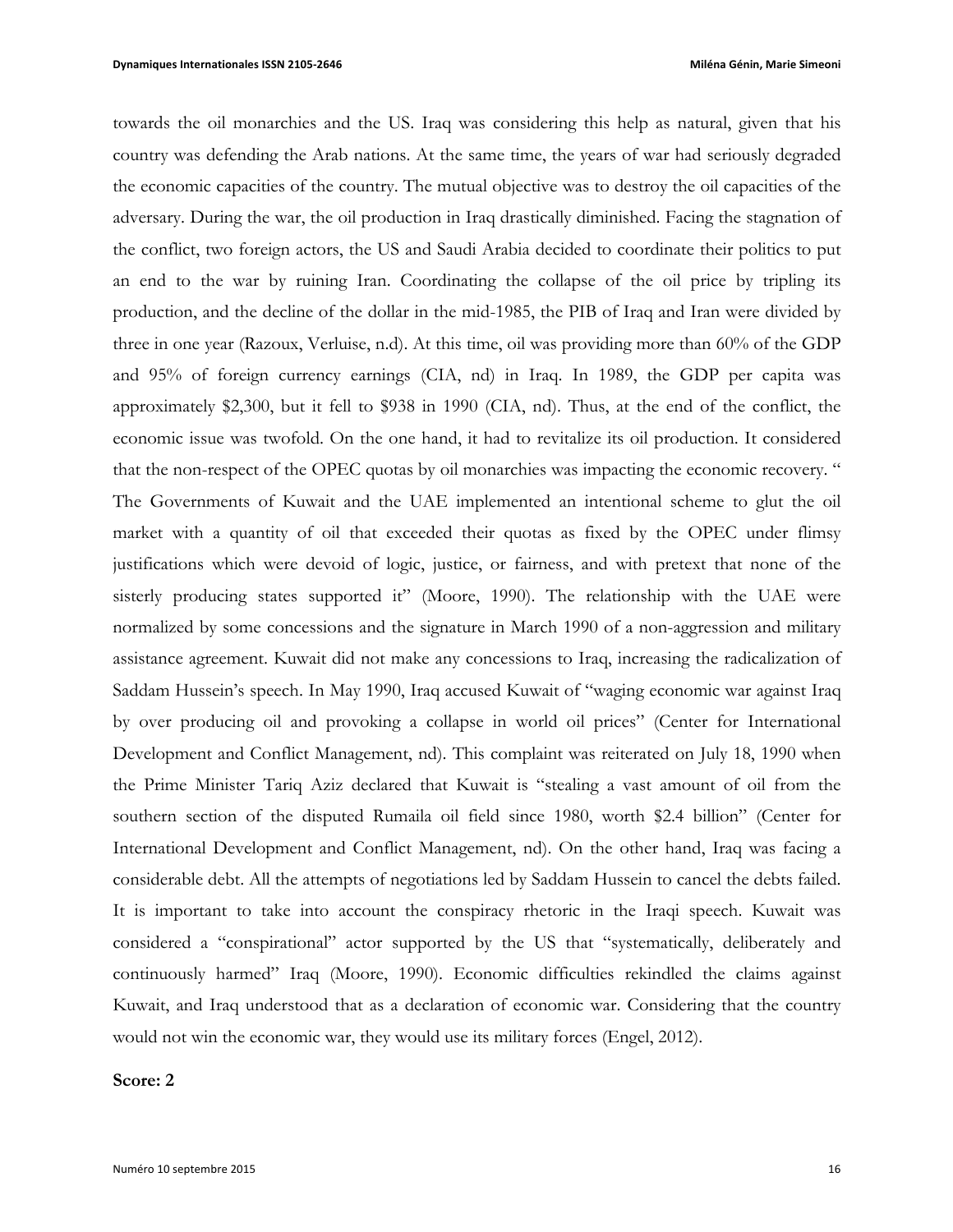#### *During the crisis*

The invasion of Kuwait on August 2, 1990 quickly mobilized the international community. International relations were at a turning point. Considering that Iraq was testing the new international system that was emerging, the international community's response was without precedent. The international policy of deterrence was based on severe economic sanctions. Even before the invasion of Kuwait, the US administration used economic sanctions as a deterrence policy to dissuade Iraq from maintaining its chemical and nuclear arsenal. On July 17, 1990, the US Congress voted on the suspension of agricultural promotion programs to countries that were acquiring weapons of mass destruction (Peterson Institute for International Economics, nd). After the invasion of Kuwait, on August 5, 1990, Japan and China embargoed all oil imports and exports from Kuwait and Iraq (Peterson Institute for International Economics, nd).

After the vote of a first resolution on August 2, 1990, the Security Council enacted an international embargo on Iraq on August 6, 1990 with the resolution 661. All State members were now required to contain any import or export coming or at the destination of Iraq or Kuwait. Moreover, any financial transaction coming from or going to Iraq would be frozen. Facing the determination of the Iraqi leader, on August 25, 1990, the resolution 665 reiterated the embargo and asked to the member States to "use such measures commensurate to the specific circumstances as may be necessary under the authority of the Security Council to halt all inward and outward maritime shipping, in order to inspect and verify their cargoes and destination and to ensure strict implementation of the provisions related to such shipping laid down in resolution 661 (1990)". According to a report provided in front of the US Congress in December 1990 by the CIA Director William Webster, the embargo and the maritime blocus would have succeeded in reducing the importation by 90% and the exportation by 97%. The economic sanctions were isolating even more Iraq.

**Score: 0**

## *Policy of recognition*

International relations researchers have recently questioned rational statements of crisis management. Observing the importance of symbolic in social relations, they argue that recognition policy can have a major impact on the crisis evolution. The Gulf crisis illustrates the importance of self-perception for a State.

#### *Before the crisis*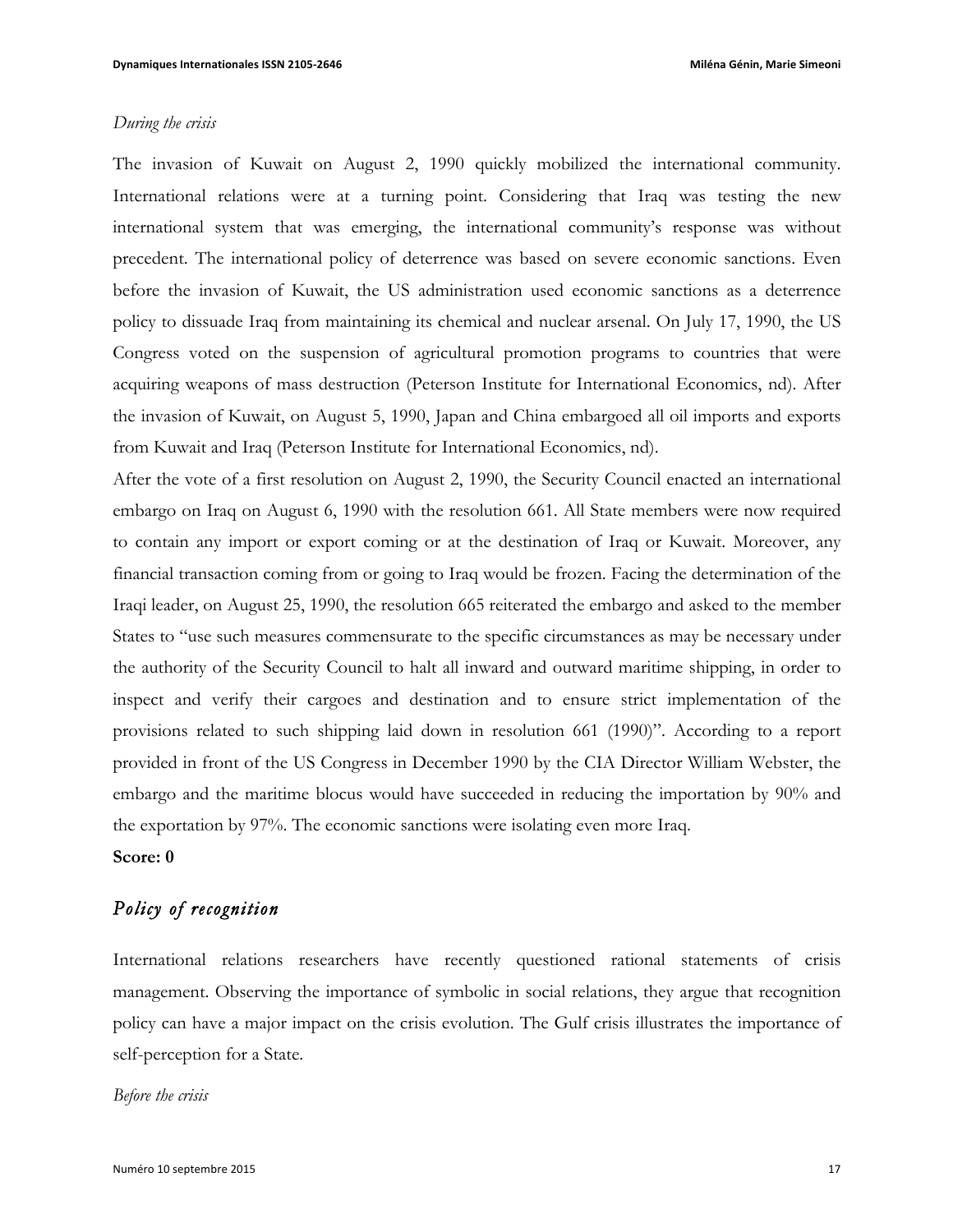During the 1980s, the other States perception of Iraq has evolved creating a gap between Saddam Hussein's self-perception and the way international community was considering the country. Recognition policy gives the bill a meaning in hubristic regimes like Iraq. Some studies demonstrated that "leaders who are proud of themselves and of their nations such as Adolf Hitler or Saddam Hussein are more likely to go to war for reasons of honour" (Lindemann, n.d). For them, the idea of losing dignity can take precedence over any other consideration. As was already explained, Saddam Hussein had regional ambitions for Iraq. However, the issue of Iranian-Iraqi war modified that perception. Saddam Hussein considered that Arab countries did not take the measure of Iraq's sacrifices. Despite "all the assistance that Iraq received from its brothers", its country "offered rivers of blood in defense of Pan-Arab sovereignty and dignity", declared Tariq Aziz on July 15, 1990, in its open letter to the Arab League (Moore, 1990). The lack of support of Arab nations after 1988 has been suffered as a real historical traumatism for Iraq. International community and Arab countries underestimated the effect of this feeling. This lack of empathy was seen as an offense to Iraqi sacrifice. One can assume that this context generated frustration and revived the conflict with Kuwait.

Moreover, the end of the war with Iran modified the international community perception. The Security Council voted various resolutions condemning the violation of international law and in Resolution 582 on February 24, 1996, deplored the use of chemical weapons, a condemnation reaffirmed in Resolution 620 (1988). In the National Security Defense 26 (NSD-26), the US warned Iraq that the use of chemical weapons would be answered by reprisals. If Iraq was not yet considered a rogue state, the international community started to pay a particular attention to Saddam Hussein's behaviour. The country was not yet suffering a complete isolation but aggregated to the lack of support from Arab nations, Iraq was progressively put apart. At the same time, Saddam Hussein's speech about foreign presence in the Gulf progressively radicalized. It is true that Saddam Hussein always declared an open hostility to Israel and its supports, consequently to the US. But the hostility soon began to be more and more violent. In its National Declaration on February 8, 1990, Saddam Hussein declared that the "Arab Homeland had to be free from foreign spheres of influence" (Moore, 1990). The hubristic personality of Saddam Hussein and his constant obsession for conspiracy should be kept in mind. In September 1990, after the invasion of Kuwait, he exposed in a letter to all the Ministers of Foreign Affairs in the world that they had the evidence of a "conspiration role played against Iraq by the former rules of Kuwait at the instigation of the United States and its allies" (Moore, 1990). Some researchers pointed out that Saddam Hussein was more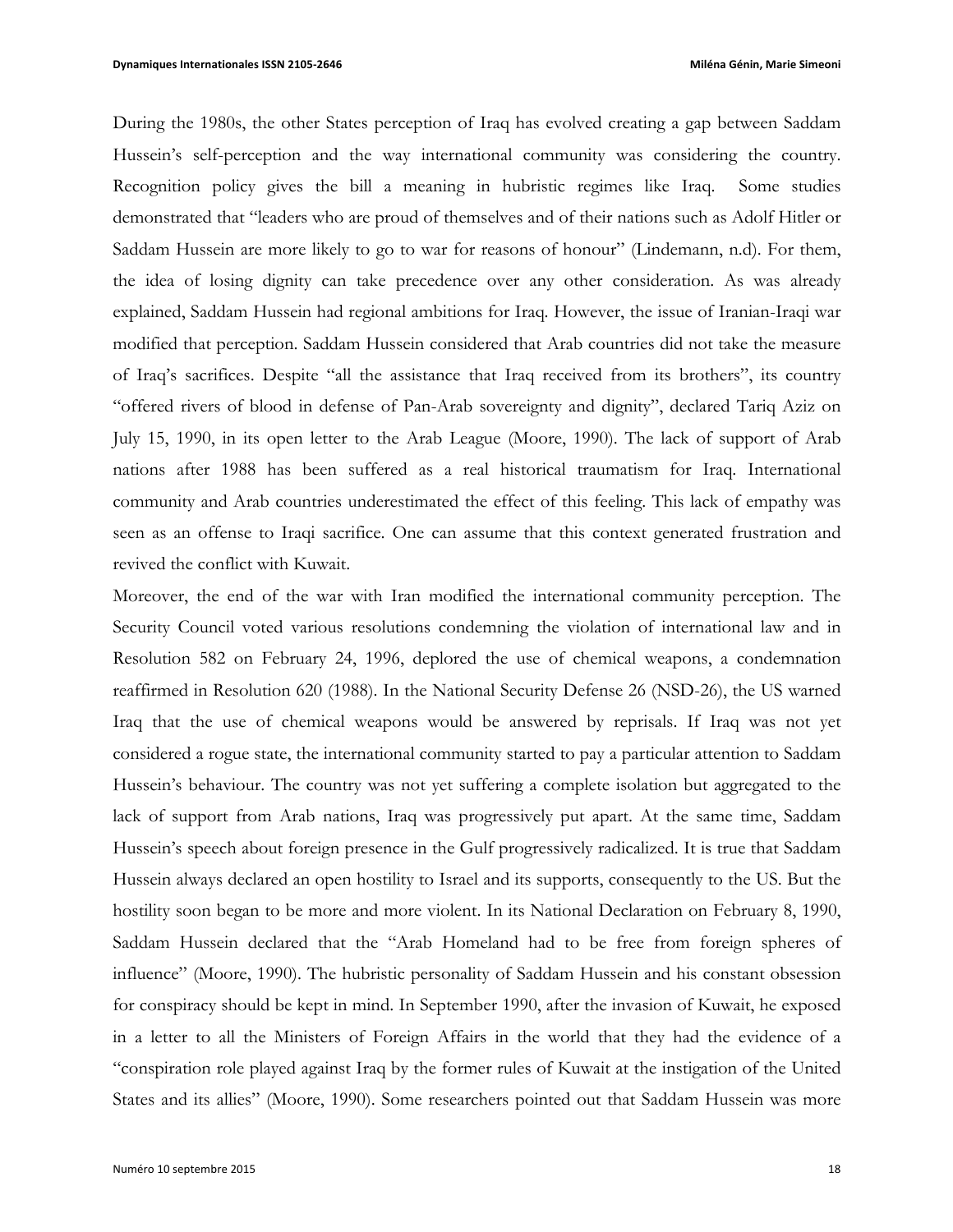vulnerable at that time. Indeed, 1989 was a turning point in international relations. In the Eastern European countries, dictators were falling. He might have understood the events as the opportunity for him to maintain its position or to fall. Thus, we are perfectly in the case of a symbolic vulnerability that is to say that there is a "gap between the image put forth by decision-makers and that which is projected" (Lindemann, 2010).

#### **Score: 2**

#### *During the crisis*

The invasion of Kuwait can be seen as a turning point for Iraq's perception all around the world. Iraq was disturbing the new international order that was emerging by questioning international law. Deterrence policy led by international community was coupled with a symbolic denigration of Iraq. From that moment, the country definitely failed into the category of rogue states. Few hours after the invasion, the Security Council voted Resolution 660, which condemned Iraqi invasion of Kuwait and required the immediate and unconditional withdrawal of Iraqi forces. It was the first of a long series of twelve resolutions in total. All these resolutions were decided unilaterally without according any concession to Iraq nor presenting alternative bargaining solutions. International community denied any right for Iraq on the Kuwaiti territory, demanding the restoration of royal family in Kuwait. Diplomatic relations were suspended with the closure of the US embassy in August. All regional institutions delivered the same message from the European Community to the Arab League.

More illustrative is the rhetoric used to designate Iraq during the crisis. We assisted to the "demonization" of Saddam Hussein. Emphasized by the media coverage without precedent - with CNN - President Bush's speeches permit to measure Iraq's perception after the invasion. The US President confirmed its determination to "see that invading dictator gets out of Kuwait with no compromise of any kind", qualifying the invasion as "a crime against humanity"<sup>6</sup>. President Bush went far beyond by comparing Hussein with Hitler: "There is a parallel between what Hitler did to Poland and what Saddam Hussein has done to Kuwait". With that expression, Iraq was definitely considered as a rogue state and lost any credibility. The atrocities of the Nazi regime are part of the common memory, thus this metaphor was definitely putting Saddam Hussein to the side of the evil. The same rhetoric methods were used for George H. W. Bush's speech on January 16, 1991 to announce to the American - and international - opinion the start of Operation Desert Storm. Each

 $<sup>6</sup>$  New York Times, 1990</sup>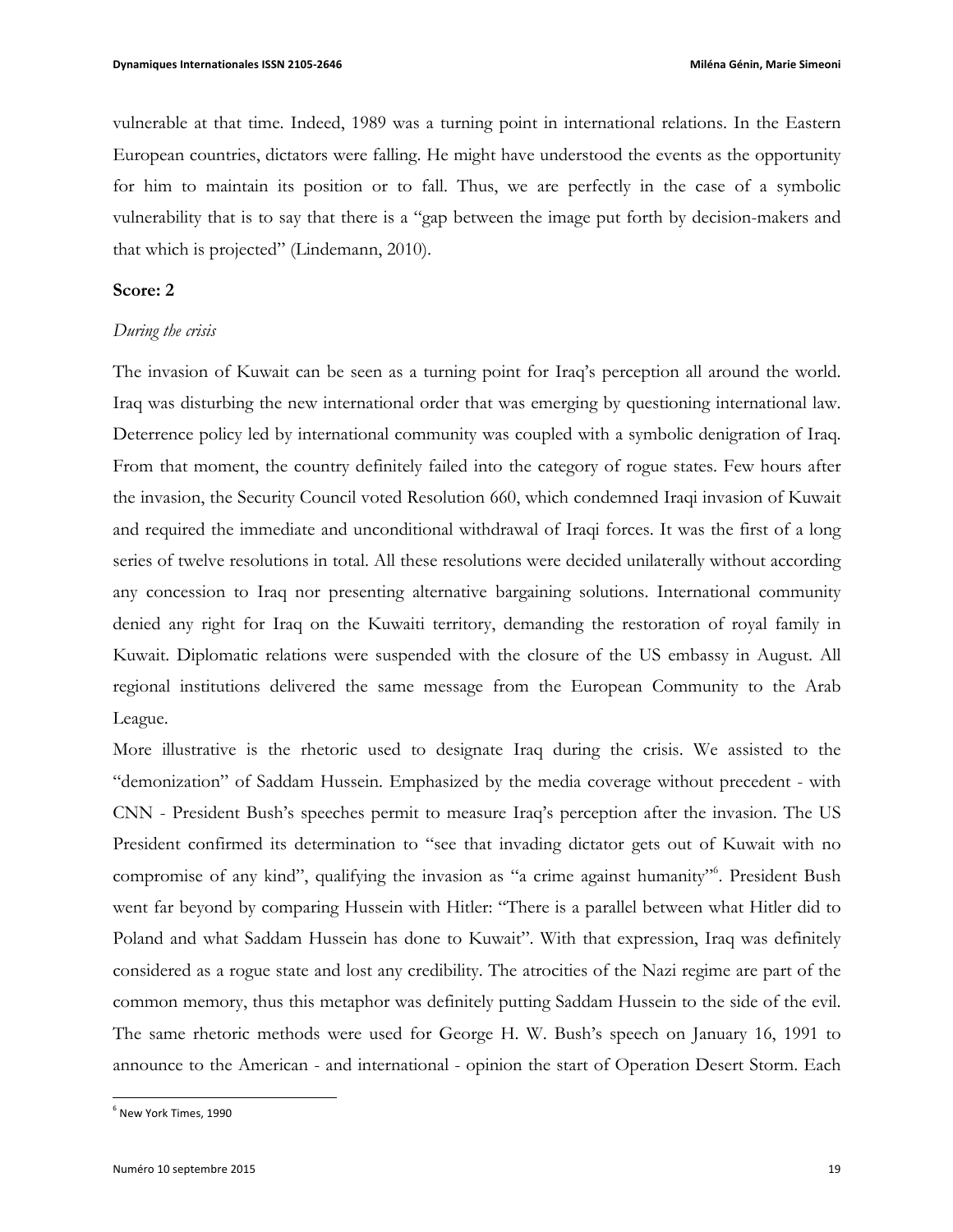time Georges H. W. Bush referred to Saddam Hussein, his name was accompanied with the term "dictator". The war was not an option, but a necessity: "Some may ask: Why act now? Why not wait? The answer is clear. The world could wait no longer. [...] While the world waited, Saddam Hussein systematically raped, pillaged, and plundered a tiny nation, no threat to its own. He subjected the people of Kuwait to unspeakable atrocities" (Miller Center, nd). The role of media was essential during the Gulf crisis. Some researchers denounced later a vast campaign propaganda organized by the States and relayed by media. For the most critical ones, it would even be the "most media lies" (Chevrier, 2002). Between false information and manipulation, the media would have to have contributed to create a distorted vision, accentuating the gap between Iraq and the rest of the world, between the Good and the Evil.

### **Score: 0**

### **Conclusion**

The Gulf crisis provides a classical example of how deterrence policy in international relations do not always suffice to end a crisis, and therefore, constitutes an empirical limit to the realist analysis of interstate relations and of the outbreak and evolution of a crisis. Indeed, despite the United States' determination to assemble a broad international coalition to compel Iraq to withdraw from Kuwait and despite the fact that this coalition had enough manpower and technology supremacy to deter Iraq from keeping the same military strategy, the deadline for the Iraqi withdrawal passed and the crisis ended up in an open armed conflict. Three explanations could shed light on the failure of such coercive policies. First, one can argue that the Unites States failed to build up an efficient strategy of deterrence preceding the invasion. However, this would imply that if an effective deterrence policy would have been applied, Saddam Hussein would have been deterred. A point contradicted by various analyses insisting on the hubristic and symbolic motives of the Iraqi President. A second explanation is Saddam Hussein's miscalculation of the power balance. And the third one is that the international community did not pay attention to Saddam Hussein's claims and underestimated the repercussions of their inaction – and then, after the invasion of Kuwait, failed to take into account the importance of symbolic policy. Therefore, they failed to understand the way of thinking of Saddam Hussein and the intentions of the Iraqi regime, which were effectively uneasy to comprehend, mainly because of the hubristic nature of the Iraqi leader. But this is also because international policies in the management of the crisis did not take into account the importance of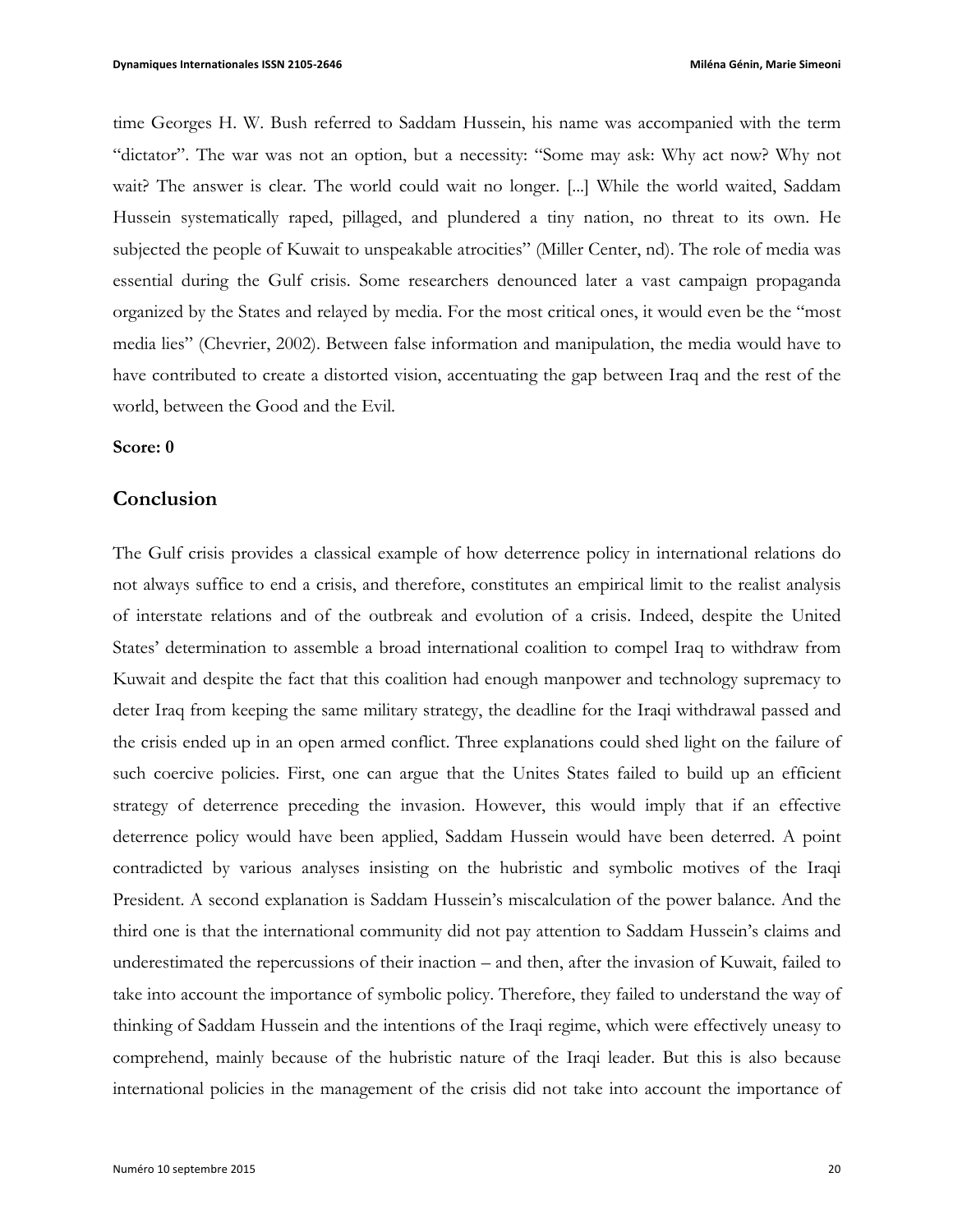symbolic policy. The interconnection of these three misperceptions and miscalculations ended up in an open armed conflict.

The crisis management of the actors of the conflict was the determinant for the future of the country, its future relations with the United States and the evolution of the whole region. The 1991 Gulf Crisis ended in March, with Iraq suffering military defeat and accepting conditions for a ceasefire. March 1991 is a turning point of Iraq history and introduced an area of isolation and humiliation that started by the country agreeing to accept its liability for any loss, damage, or injury incurred by the other actors. Even though this crisis was partially resolved without impeding too much on Iraqi's honour, the continuous Western deterrence policies, the economic sanctions, and the new military weakness of a country governed by a man deeply concerned by his image and his dignity, were the roots of a growing stigmatization of not only Saddam Hussein but also all Iraq, which caused it to enter the rouge state category. On these grounds of tension and incomprehension, the 2003 invasion by the United States was the ultimate catalyst of the humiliation of the population and of the current deep instability of the country and of the region. The disruption and manipulation of Iraq's tribal organization by the American officials aroused internal rivalries who added to the lack of order and the growing mistrust towards Western countries and allowed the slow building of the foundations of the Islamic State in Iraq: a movement which is today destabilizing the entire region.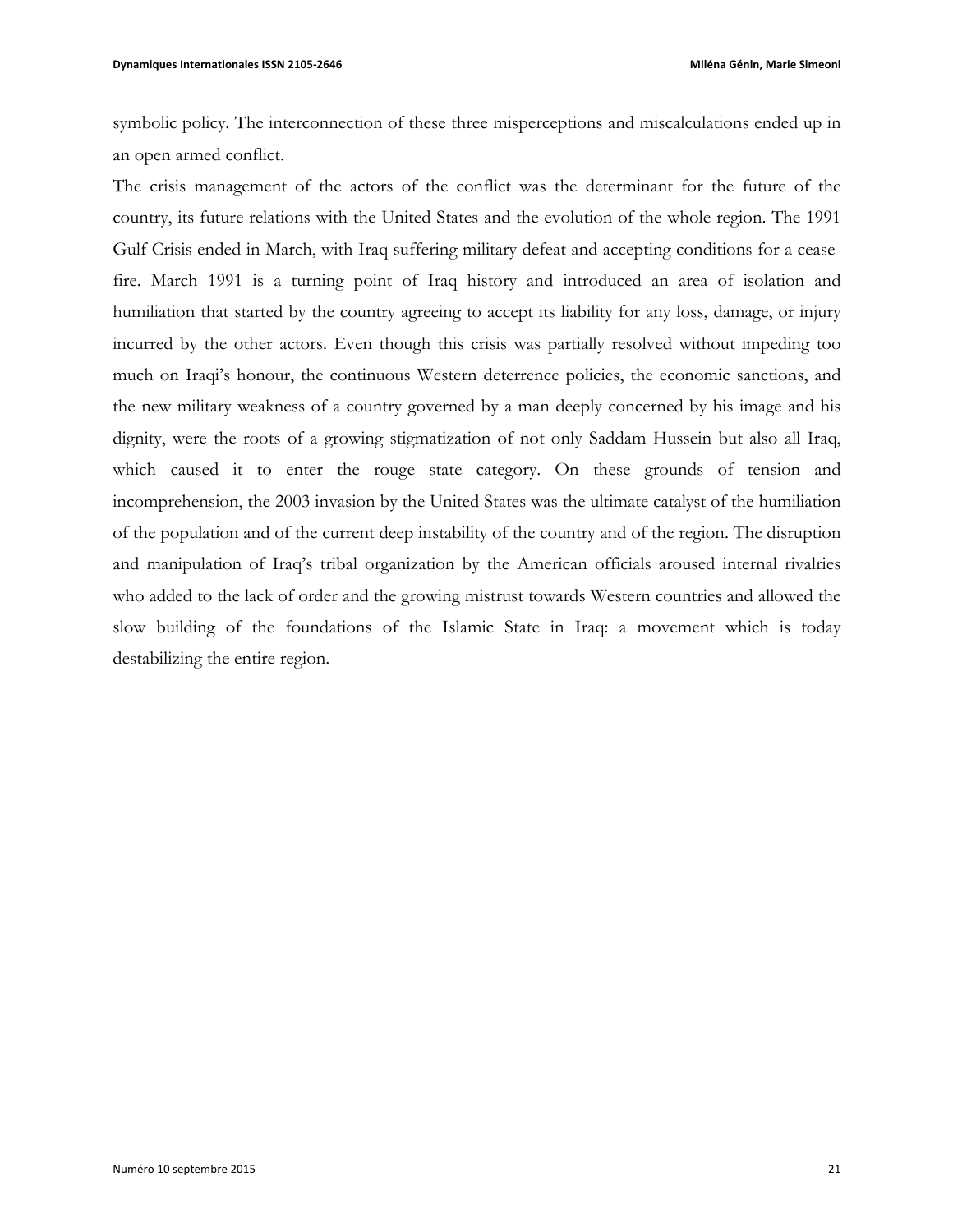## **Sources**

## **Books**

BRECHER, Michael, *Crises in World Politics: Theory And Reality*, Pergamon, 1993, 694 p.

BENNIS, Phyllis and MOUSHABECK Michel, *Beyond the Storm: A Gulf Crisis Reader*, 1998

BINGHAM, Jane, *The Gulf Wars with Iraq (Living Through…*), 2012

CHAPIN METZ, Helen, *Iraq: A Country Study,* Washington GPO for the Library of Congress, 1988, available online: http://countrystudies.us/iraq/ [01/26/2015]

CHAPIN METZ, Helen, *Persian Gulf States: A Country Study,* Washington: GPO for the Library of Congress, 1993, available online: http://countrystudies.us/persian-gulf-states/#Kuwait [01/28/2015]

ENGEL, Jeffrey A*. Into the Desert: Reflections on the Gulf War*, OUP USA, 2012, 240 p.

FRASER, Roger, *Chronology of August events in the Gulf*, Keesing's Record of World Events, Volume 36, August 1990

FREEDMAN, Lawrence, and KARSH, Efraim, *The Gulf Conflict, 1990-1991: Diplomacy and War in the New World Order*, Paperback, 1995, 540 p.

HASSAN, Hamdi A., *The Iraqi Invasion of Kuwait: Religion, Identity and Otherness in the Analysis of War and Conflict (Critical Studies on Islam)*, Paperback, 1999, 288 p.

LAUTERPACHT Elihu., GREENWOOD Christopher, WELLER, Marc., *The Kuwait Crisis: Basic Documen*ts, Cambridge University Press, 1991, 330 p.

LINDEMANN, Thomas, *Causes of War. The struggle for recognition*, ECPR Press, 2010, 161 p.

MOORE, Fred, *Iraq speaks: Documents on the Gulf Crisis*, Paperback, 1990, 92p.

PANASPORNPRASIT, Chookiat, *US-Kuwaiti Relations. 1961-1992: An Uneasy Relationship*, Routledge, 2004, 208 p.

SASSOON, Joseph, *Saddam Hussein's Baath Party: Inside an Authoritarian Regime*, Cambridge University Press, 2011, 336 p.

SCHELLING, Thomas C*. The Strategy of Conflict*, Paperback, 1960

VALERIANO, Brandon, *Becoming Rivals. The Process of Interstate Rivalry Development*, Routledge, 2013

## **Articles and Collective Papers**

BLAYDES, Lisa, "Compliance and Resistance in Iraq under Saddam Hussein: Evidence from the files of the Ba'ath Party", *Department of Political Science Stanford University*, 2014, 33 p.

CHEVRIER, Guylain, "Guerre du Golfe et télévision: un mariage stratégique", *Cahiers d'histoire. Revue d'histoire critique,* n°86, 2002, pp. 63-84.

FREGOSI, Franck, "Golfe: de la crise à la guerre. "Essai" de chronologie", *Revue du monde musulman et de la Méditerranée,* n°62, 1991, pp. 30-41.

GRAMMAS, N. George, "Multilateral response to the Iraqi invasion of Kuwait: Economic sanctions and Emerging Proliferation Controls" *Maryland Journal of International law,* vol. 15, Issue 1, 1991, 21 p.

GOCHMAN, Charles S., MAOZ, Zeev, "Militarized Interstate Disputes, 1816-1976: Procedures, Patterns, Insights», *Journal of Conflict Resolution,* n°29, 1984, pp. 585-615.

GUELDRY Michel, "Qu'est-ce que le néo-conservatisme?", *Outre-Terre*, Avril 2005, n°13, p. 57-76.

HUTH, Paul K., and RUSSETT, Bruce, "What Makes Deterrence Work? Cases from 1900 to 1980», *World Politics,* 36, 1984, pp 496-526

HUTH, Paul K., "Extended Deterrence and the Outbreak of War", *American Political Science Review American Political Science Review*, Volume 82, Issue 02, 1988, pp 423-443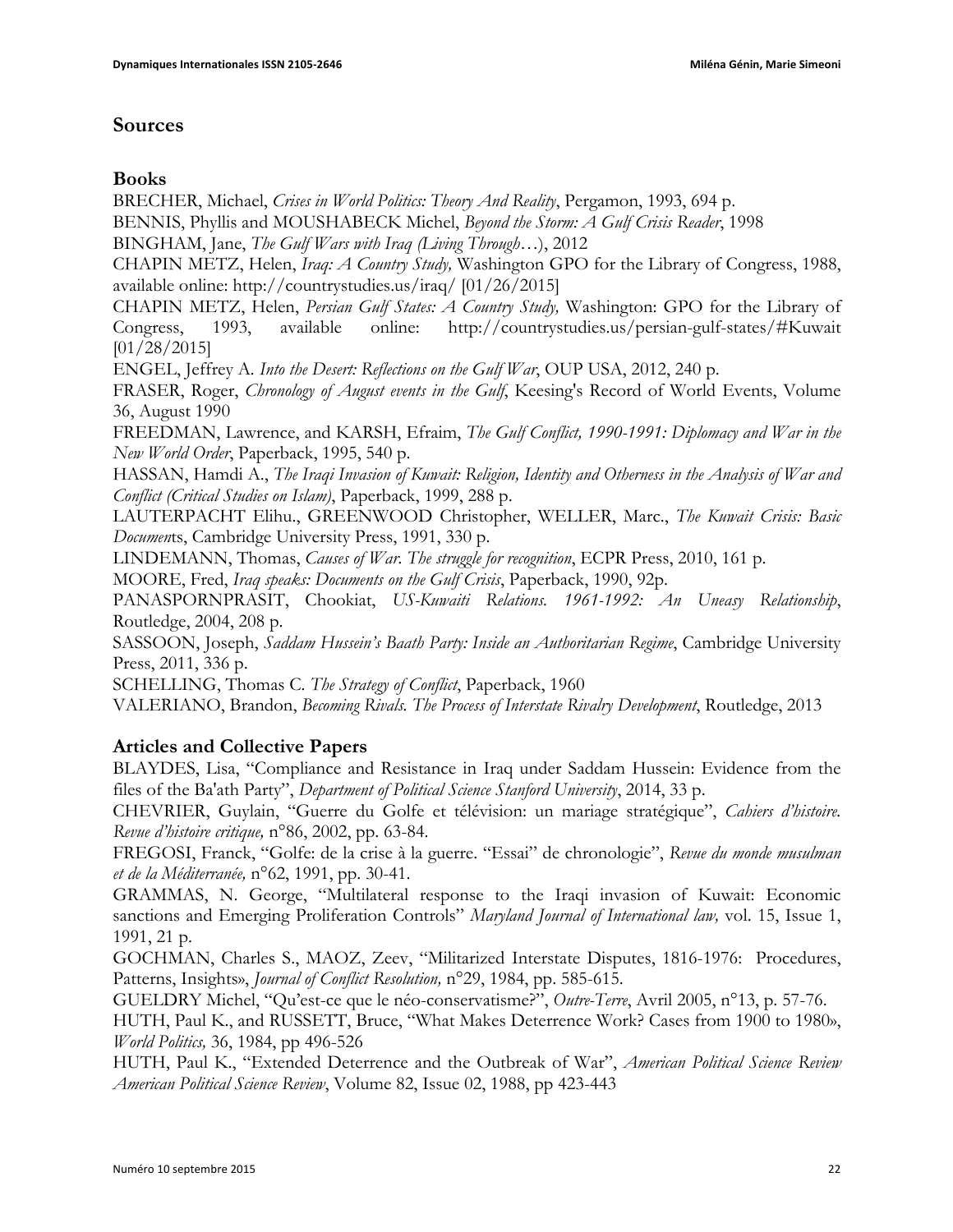ILBERT, Robert, "La crise du Golfe en août 1990. Leçons pour l'historien"*, Vingtième Siècle. Revue d'histoire, n°29, janvier-mars 1991*, pp. 3-10.

ISHOW, Habib, "Régime et institutions politiques de la principauté du Kuwait", *Revue du Monde Musulman et de la Méditerranée,* n°62, 1991, pp. 18-23.

LEBOW, Richard N., "Deterrence and Reassurance: Lessons from the Cold War", *Global Dialogue,*  Vol 3 N°4, 2001, pp. 119-132

LENG, J. Russell, SINGER, J. David, "Militarized Interstate Crisis: the BCOW Typology and its Applications", *International Studies Quarterly*, n°32, 1988, pp. 155-173.

MABRO, Roberto, "Political Dimensions of the Gulf Crisis", *Oxford Institute for Energy Studies,*  GWO1, 1990, 18 p.

POLLACK, Kenneth, "The Regional Military Balance", *In SOKOLSKY Richard, ed. The United States and the Persian Gulf: Reshaping U.S. Security Strategy for the Post-Containment Era,* Washington DC, National Defense University, 2003, pp. 61-87

RENSHON, Stanley A., "The Political Psychology of the Gulf War: Leaders, Publics, and the Process of Conflict" *University of Pittsburgh Press,* 1993, pp. xiii-376

SPERANDEI, Maria, "Bridging Deterrence and Compellence: An Alternative Approach to the Study of Coercive Diplomacy*", International Studies Review*, Vol. 8, No. 2, 2006, pp. 253-280

STEIN, Janice G., "Deterrence and Compellence in the Gulf, 1990-91: A Failed or Impossible Task?» *International Security,* Vol. 17, No. 2, 1992, pp. 147-179

## **Online Documents**

AL-MARASHI, Irahim, "Saddam's Security and Intelligence Network", *James Martin Center For Proliferation Studies*, 2003, http://cns.miis.edu/iraq/iraqint.html

BBC, "Iraq Profile", http://www.bbc.com/news/world-middle-east-14546763

CIA, "The World Factbook - Iraq", https://www.cia.gov/library/publications/the-worldfactbook/geos/iz.html

CIA, "Iraq Economic Data (1989-2013)", https://www.cia.gov/library/reports/general-reports-1/iraq\_wmd\_2004/chap2\_annxD.html

FREEDOM HOUSE, "Individual Country Ratings and status, 1972-2014", https://freedomhouse.org/report-types/freedom-world#.VQ7jUW9HRmw

GEORGES BUSH PRESIDENTIAL LIBRARY, http://bush41library.tamu.edu/archives/nsd

GLOBAL RESEARCH, "Transcript of Meeting Between Iraqi President, Saddam Hussein and U.S. Ambassador to Iraq, April Glaspie. – July 25, 1990", 2012

http://www.globalresearch.ca/gulf-war-documents-meeting-between-saddam-hussein-andambassador-to-iraq-april-glaspie/31145

HOUSE OF REPRESENTATIVES, "The Iraqi documents: A glimpse into the regime of Saddam Hussein", April 2006, http://fas.org/irp/congress/2006\_hr/iraqdocs.pdf

INTERNATIONAL INSTITUTE FOR STRATEGIC STUDIES, https://www.iiss.org/

LES CLÉS DU MOYEN ORIENT, "Histoire du Koweit",

http://www.lesclesdumoyenorient.fr/Koweit.html

MILLER CENTER, "Address to the nation on the invasion of Iraq", 1990,

http://millercenter.org/president/speeches/speech-3428

OFFICE OF THE HISTORIAN, US DEPARTMENT OF STATE,

https://history.state.gov/milestones/1989-1992/gulf-war

PAUL HENSEL'S INTERNATIONAL CONFLICT AND COOPERATION DATA,

http://www.paulhensel.org/dataconf.html